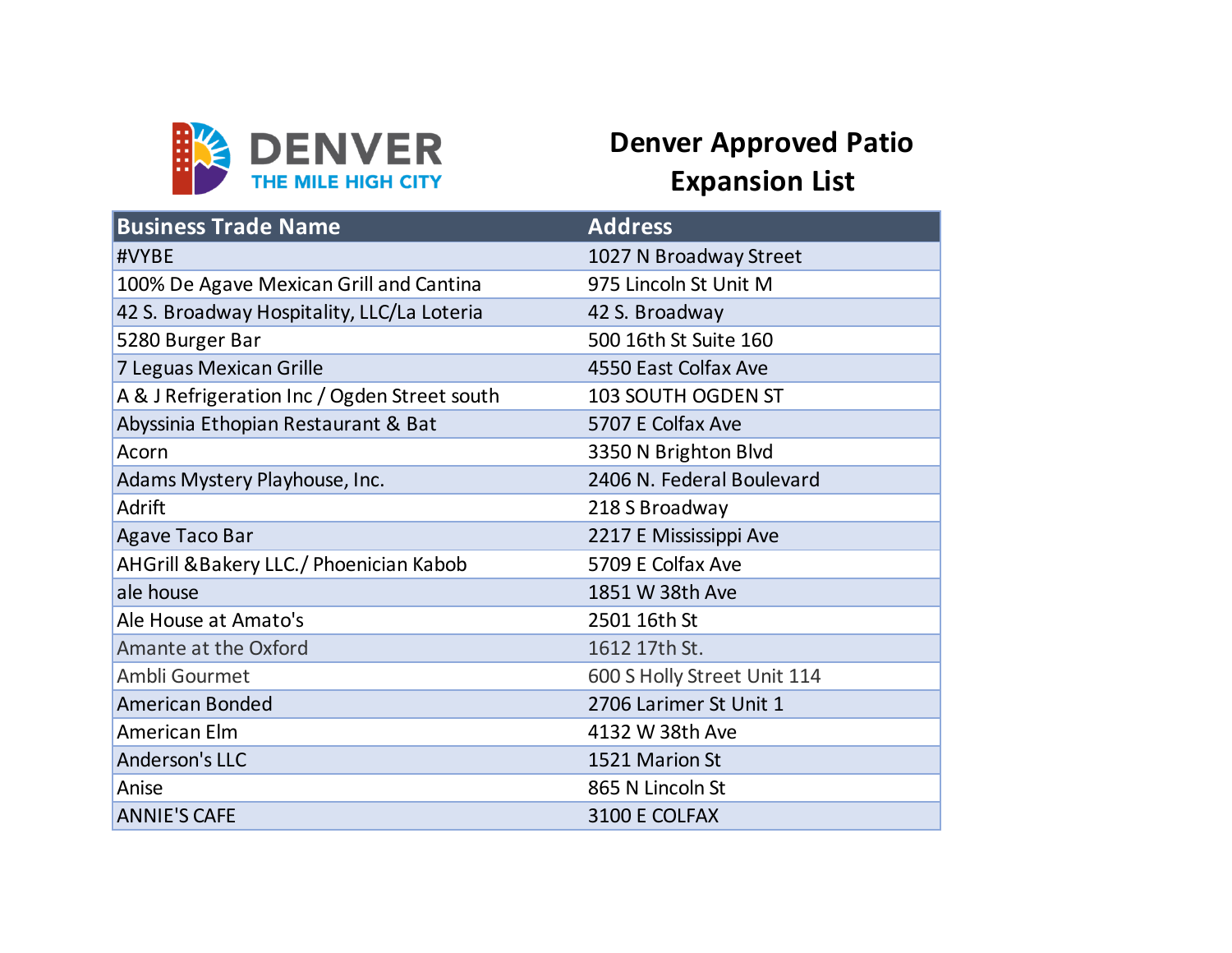| Appaloosa Grill                                    | 535 16th St           |
|----------------------------------------------------|-----------------------|
| Araujos Restaurant                                 | 2900 W 26th Ave       |
| Ash'kara                                           | 2005 W. 33rd Avenue   |
| Asia Center The Kings Court                        | 1000 S. Federal Blvd. |
| Atelier by Radex                                   | 2011 E 17th Ave       |
| Atomic Cowboy Denver Biscuit CO Fat Sully's Pizza  | 141 S. Broadway       |
| Atomic Cowboy Denver Business CO Fat Sully's Pizza | 4275 Tennyson Street  |
| Atomic Cowboy Fat Sully's Pizza Denver Biscuit CO  | 3237 E Colfax         |
| Attimo Wine; Attimo Winery                         | 2246 Larimer St       |
| <b>Avanti Food and Beverage</b>                    | 3200 Pecos St         |
| <b>Avenue Grill</b>                                | 630 E 17th Ave        |
| Aviators Sports Bar & Bar-B-Que                    | 8900 Pena Blvd        |
| <b>Babe's Tea Room</b>                             | 2401 15th St          |
| <b>Bacon Social House</b>                          | 2434 W 44th Ave       |
| <b>Bad Daddy's Burger Bar</b>                      | 240 Milwaukee Street  |
| <b>Bamboo Sushi</b>                                | 2715 17th St, Ste 102 |
| <b>Bannock Street Garage</b>                       | 1015 Bannock St       |
| <b>Bar Dough</b>                                   | 2227 W 32nd           |
| <b>Bar Helix</b>                                   | 3400 Larimer St       |
| <b>Bar Red</b>                                     | 437 W Colfax Ave      |
| Bar Standard/Mo's/Milk                             | 1037 Broadway Unit A  |
| <b>Barbed Wire Reef Restaurant</b>                 | 4499 W 38th Ave       |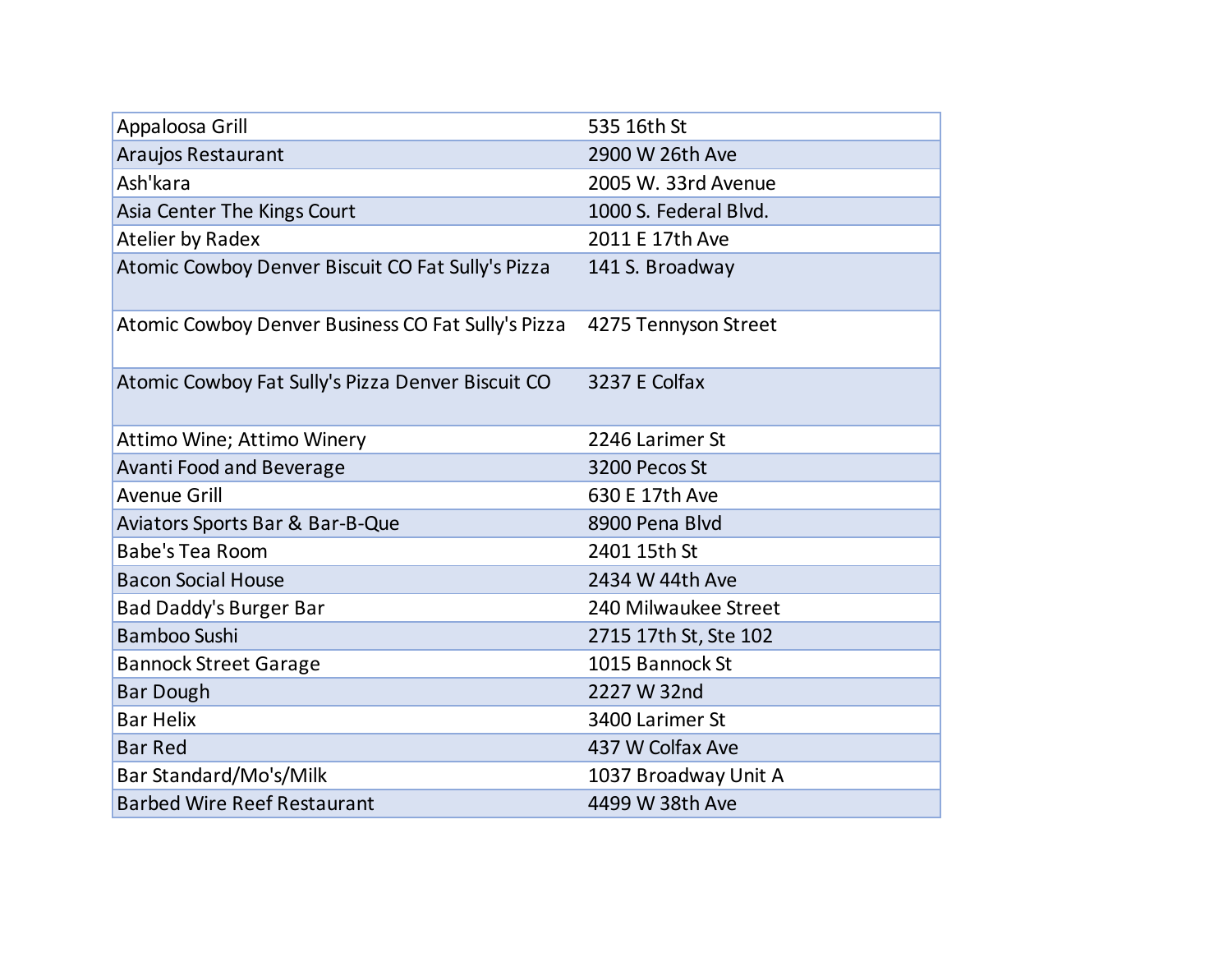| <b>Barcelona Wine Bar</b>          | 2900 Larimer St.         |
|------------------------------------|--------------------------|
| <b>Barolo Grill</b>                | 3030 East 6th ave        |
| <b>Bastiens Restaurant</b>         | 3503 E Colfax Ave        |
| <b>BBQ Supply Co</b>               | 2180 S Delaware St       |
| <b>Beast + Bottle Restaurant</b>   | 719 E 17th Ave           |
| <b>Bellwether</b>                  | 5126 E Colfax Ave        |
| Benny's                            | 301 E 7th Ave            |
| <b>Berkeley Inn</b>                | 3834 Tennyson St         |
| <b>Berkeley Untapped</b>           | 4267 Tennyson St Unit A  |
| <b>Bierstadt Lagerhaus</b>         | 2875 Blake St            |
| Bigsby's Folly                     | 3563 Wazee St            |
| <b>Billy's Inn</b>                 | 4403 Lowell Blvd         |
| <b>Birdcall</b>                    | 800 E 26th Ave           |
| <b>Birdcall</b>                    | 1701 Wewatta St          |
| <b>Birdcall</b>                    | 800 E 26th Ave           |
| <b>Birdcall</b>                    | 1535 E Evans Ave         |
| <b>Bistro Vendome</b>              | 1420 Larimer Street      |
| <b>Black Shirt Brewing Co</b>      | 3719 Walnut St           |
| <b>Blackbird Public House</b>      | 305 S Downing Street     |
| <b>Blake Street Tavern</b>         | 2301 Blake St            |
| <b>Blue Agave Grill</b>            | 1201 16th St Unit 104    |
| <b>Blue Agave Grill</b>            | 1201 16th St Unit 104    |
| <b>Blue Bonnet Restaurant Corp</b> | 457 S Broadway           |
| <b>Blue Island Oyster Bar</b>      | 2625 E 2nd Ave           |
| <b>Blue Sparrow Coffee</b>         | 1615 Platte St Suite 135 |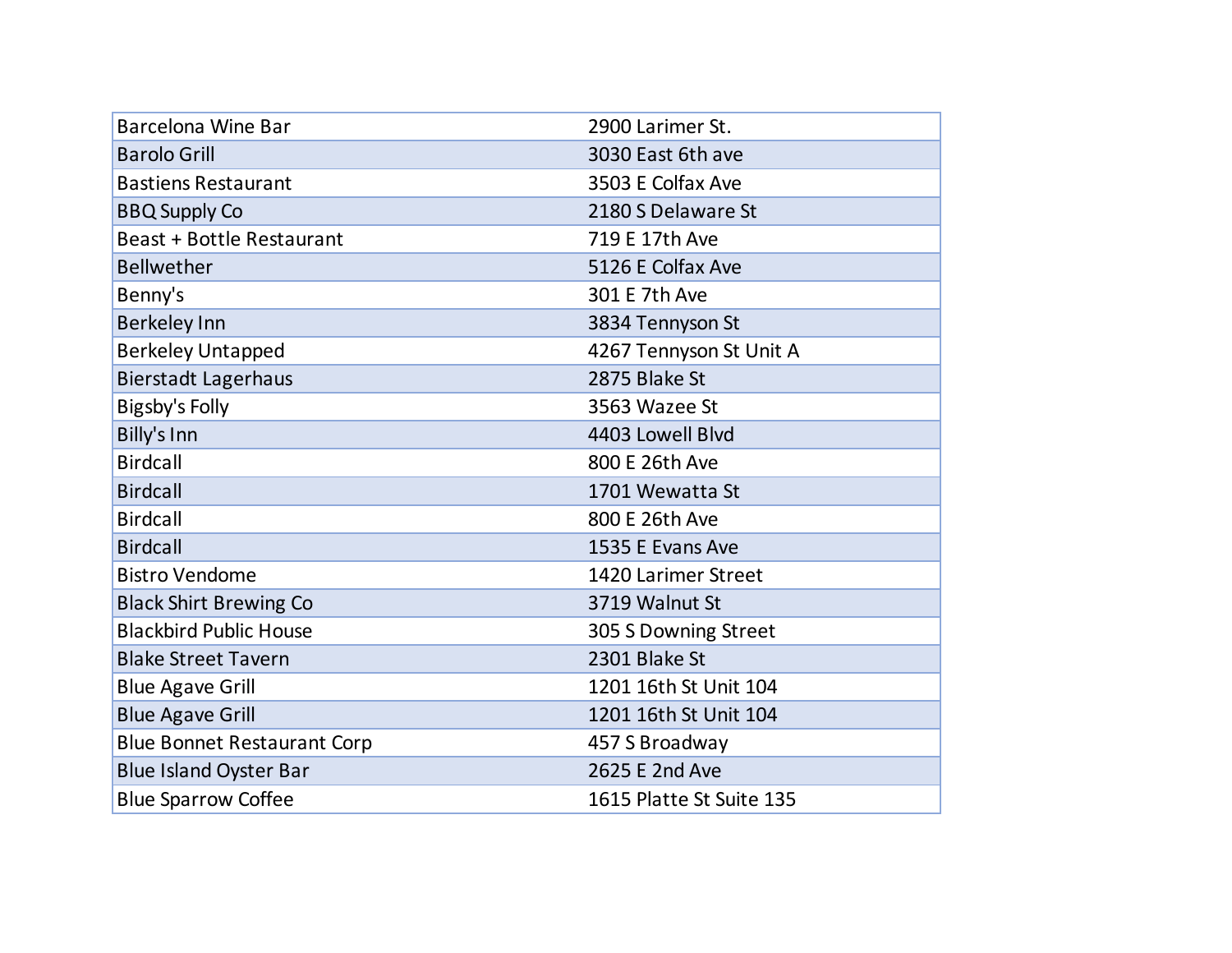| <b>Bonefish Grill 6602</b>       | 8100 W Crestline Ave Unit F |
|----------------------------------|-----------------------------|
| <b>Bonnie Brae Tavern</b>        | 740 S University            |
| <b>Boogie Down Bar and Grill</b> | 5115 Morrison Rd            |
| Born Hotel & Citizen Rail        | 1600 Wewatta St             |
| Bowman's Vinyl and Lounge        | 1312 S Broadway             |
| <b>BPOE Denver Lodge 17</b>      | 2475 W 26th Ave             |
| <b>Brass Tacks</b>               | 1526 Blake St               |
| <b>Brasserie Brixtion</b>        | 3701 N Williams St          |
| <b>Brewery Bar II</b>            | 150 Kalamath St             |
| Briar Common Brewery + Eatery    | 2298 N Clay St              |
| Brightmarten                     | 730 S University Blvd       |
| <b>Broadway Market</b>           | 950 Broadway                |
| <b>Bruto</b>                     | 1801 Blake St               |
| <b>Buffalo Wild Wings 335</b>    | 7607 E 36th Ave Unit 830    |
| <b>Burgerfi Denver</b>           | 1147 Broadway, Unit 101     |
| <b>Butcher's Bistro</b>          | 2233 Larimer St             |
| Cafe at Nurture                  | 2949 Federal Blvd           |
| Cafe Brazil                      | 4408 Lowell Blvd            |
| Cafe Chihuahua                   | 2250 s. Federal blyd        |
| Cafe de France                   | 2730 S Colorado Blvd        |
| Cafe Zuri                        | 3718 W 32nd Ave             |
| Cajun Seafood Denver LLC         | 621 17th St Ste 2150        |
| Cake Crumbs Bakery and Cafe      | 2216 Kearney St             |
| Campus Lounge                    | 701 S University Blvd       |
| Cana Wine Bar                    | 2554 S. Broadway            |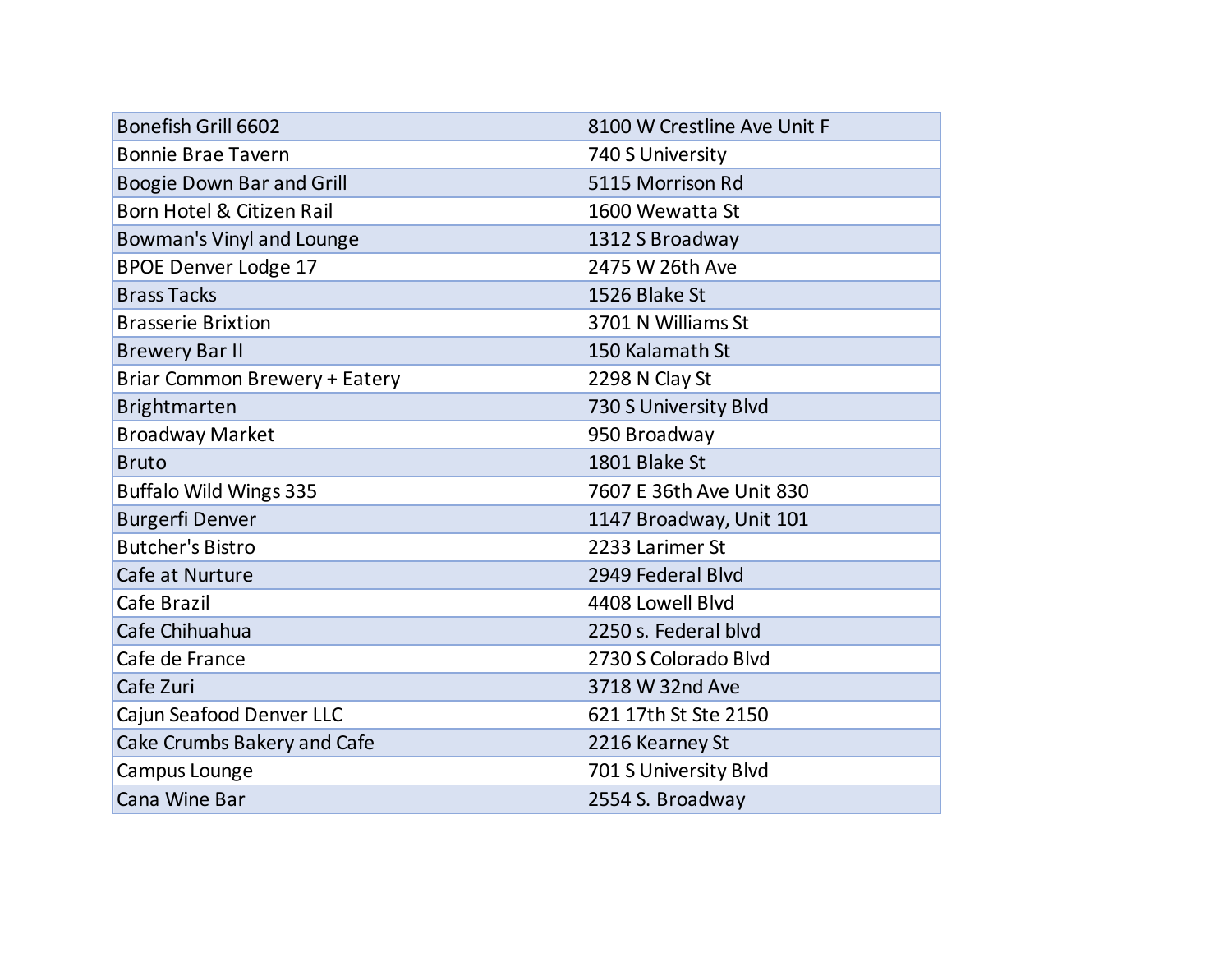| <b>Candlelight Tavern</b>                   | 383 S Pearl                |
|---------------------------------------------|----------------------------|
| Canopy                                      | 8 N Broadway               |
| Cap City Tavern                             | 1247-1253 Bannock Street   |
| Carboy Winery at Govnrs Park & Logan Street | 400 E 7th Ave              |
| <b>Carmines on Penn</b>                     | 92 S Pennsylvania St       |
| Cart-Driver Highlands                       | 2239 W 30th Ave            |
| <b>Cart-Driver LLC</b>                      | 2500 Larimer St. Suite 100 |
| Centro 3M Inc / 3 Margaritas-Downtown       | 519 16th Street            |
| <b>Charcoal Bistro</b>                      | 1028 S Gaylord ST          |
| Cheba Hut                                   | 638 E Colfax Ave           |
| Chef Zorbus Cuisine Inc                     | 2626 E 12th Ave            |
| <b>Cherry Cricket Ballpark</b>              | 2220 Blake St              |
| Chili Verde Mexican cuisine inc             | 2311 Federal blvd          |
| Chocolate Lab                               | 2504 E Colfax Ave          |
| Chook Charcoal Chicken                      | 1300 S Pearl St            |
| <b>Chook Chicken</b>                        | 4340 E 8th Ave             |
| <b>Chow Morso</b>                           | 1500 Wynkoop St 101        |
| Chuey Fu's                                  | 1131 N Santa Fe            |
| Cigar King                                  | 919 E Colfax               |
| Cilantro, Tacos, Tequila, Mezcal            | 1703 N Federal Blvd        |
| City O' City                                | 206 E 13th Ave             |
| Clove Pizzeria and Tap                      | 2222 E Bruce Randolph Ave  |
| Coffee at the Point                         | 710 E 26th Ave             |
| Coohills                                    | 1400 Wewatta St Suite 100  |
| Cook Street School of Culinary Arts         | 43 W 9th Ave               |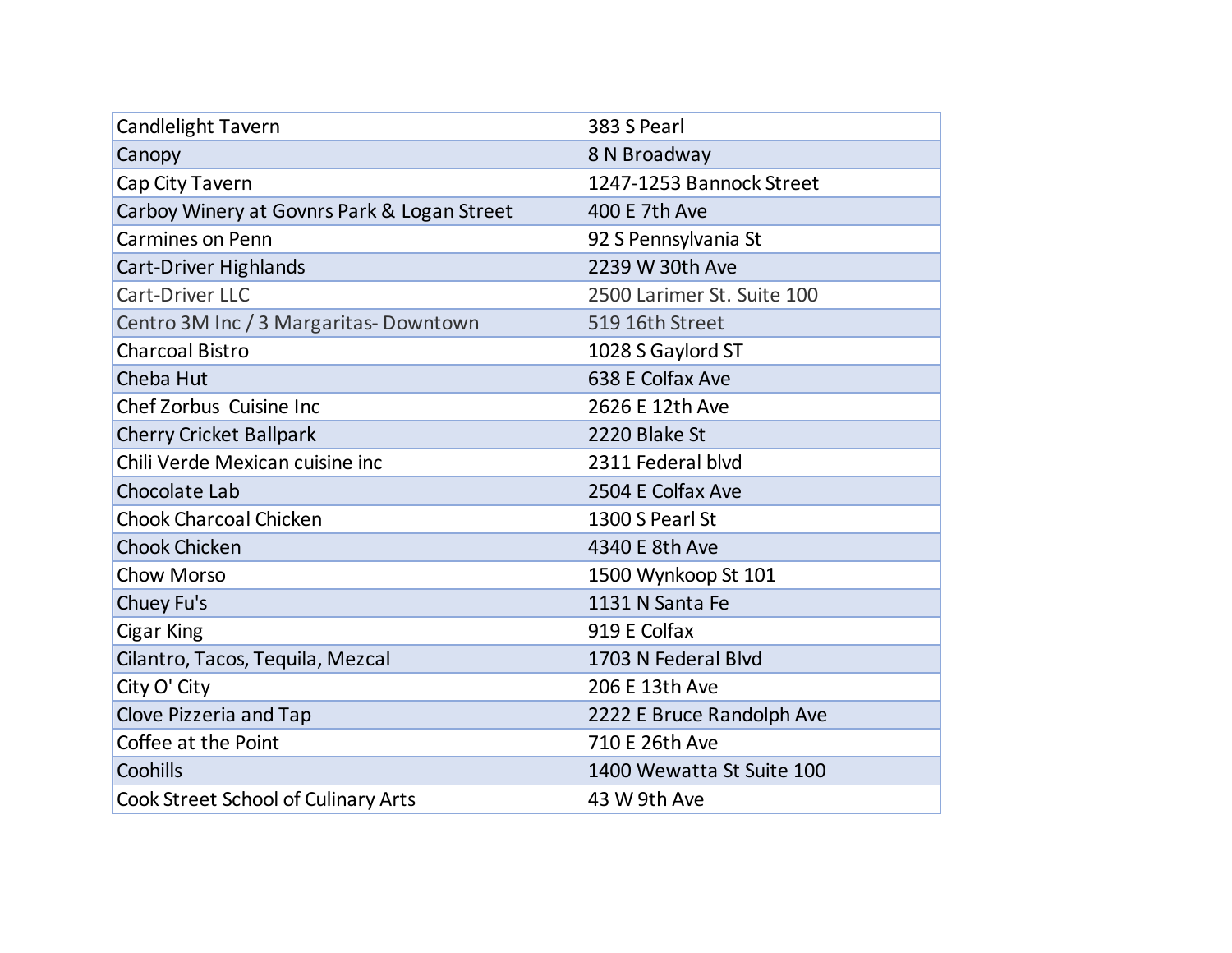| Coperta                          | 400 E 20th Ave           |
|----------------------------------|--------------------------|
| Corridor 44                      | 1433 Larimer St          |
| Counter Culture Brewery + Grille | 205 E. 7th Ave           |
| Crepes 'N Crepes                 | 2816 E 3rd Ave           |
| <b>Crown Lanes</b>               | 2325 S Federal           |
| Cru Food & Wine Bar              | 8900 Pena Blvd Term B    |
| Cru Wine Bar                     | 1442 Larimer Street      |
| Cuba Cuba                        | 1173 N Delaware St       |
| Cucina Colore                    | 3041 E 3rd Ave           |
| Curio                            | 2669 Larimer             |
| Curio                            | 2669 Larimer St          |
| <b>Curtis Hotel</b>              | 1405 Curtis St           |
| <b>D</b> Bar Denver              | 494 E 19th Ave           |
| Dae Gee #2                       | 827 Colorado Blvd        |
| Dae Gee #3                       | 460 Broadway             |
| Daily Grill                      | 1607 Wewatta St.         |
| Daughter Thai Kitchen & Bar      | 1700 Platte St., Ste 140 |
| DC Pie Co                        | 2223 E Colfax            |
| Del Friscos Grille               | 100 St Paul St           |
| Delectable Egg                   | 1642 Market St           |
| <b>Denver Central Market</b>     | 880 Pena Blvd            |
| Denver Chophouse & Brewery       | 1735 19th St, Ste 100    |
| Denver Deep Dish                 | 1200 W 38th Ave          |
| <b>Denver Film Society</b>       | 2510 E Colfax Ave        |
| Denver Milk Market               | 1800 Wazee Street        |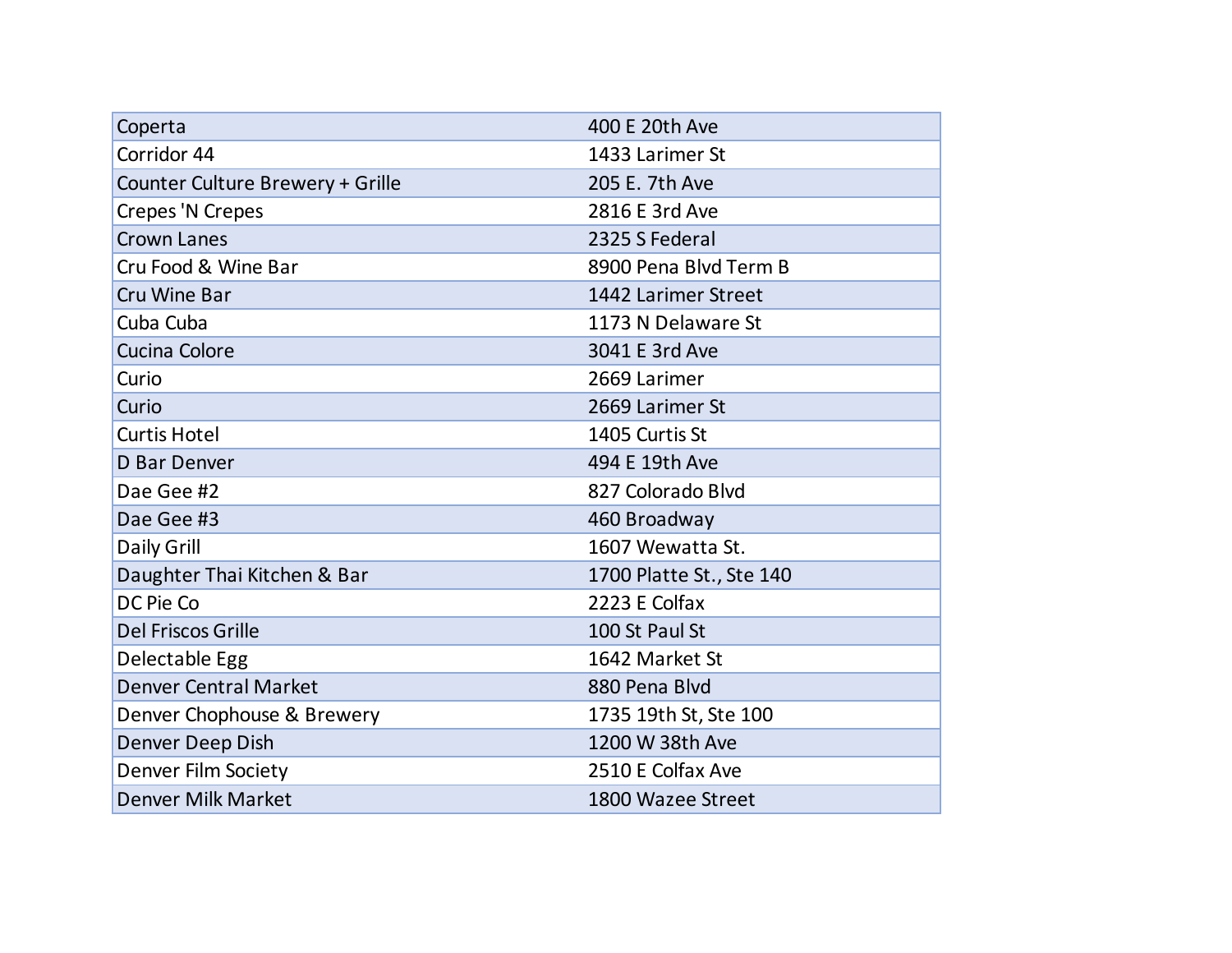| Denver Union Station/ The Crawford Hotel           | 1701 Wynkoop St., Ste. 120            |
|----------------------------------------------------|---------------------------------------|
| DIo MIo                                            | 3264 Larimer St                       |
| Dive Inn                                           | 1380 S Broadway                       |
| Don's Club Tavern                                  | 723 E 6th Ave                         |
| <b>Drip Denver</b>                                 | 955 Lincoln Unit G                    |
| <b>Drip Denver</b>                                 | 955 Lincoln Unit G                    |
| Dunbar's Kitchen and Tap                           | 2844 Welton                           |
| Duo                                                | 2413 W 32nd Ave                       |
| <b>Earnest Hall</b>                                | 2915 W 44th Ave                       |
| <b>East Evans Luciles</b>                          | 2095 S Ogden St                       |
| Eastfax Tap                                        | 8001 E Colfax Ave                     |
| El C's Mexican Bistro                              | 4326 Tennyson St                      |
| el Camino Community Tavern                         | 3628 W. 32nd Ave.                     |
| El Cazo Cocina y Cantina                           | 2901 W 25th Ave                       |
| <b>El Coco Pirata</b>                              | 3325 W Alameda Ave                    |
| El Jefe                                            | 2450 W 44th Ave                       |
| Elway's Restaurant                                 | 2500 E 1st Ave B101                   |
| <b>Embassy Tavern</b>                              | 3463 Larimer St                       |
| <b>Esters</b>                                      | 1950 S. Holly St.                     |
| Etai's Bakery Cafe at Denver International Airport | 8900 Pena Blvd., Concourse B, by Gate |
|                                                    | 22                                    |
| <b>Euro Crepes</b>                                 | 1842 S Broadway                       |
| <b>Exdo Event Center/Tracks</b>                    | 3500 Walnut St                        |
| <b>Fainting Goat</b>                               | 846 Broadway                          |
| <b>Falling Rock Tap House</b>                      | 1919 Blake St                         |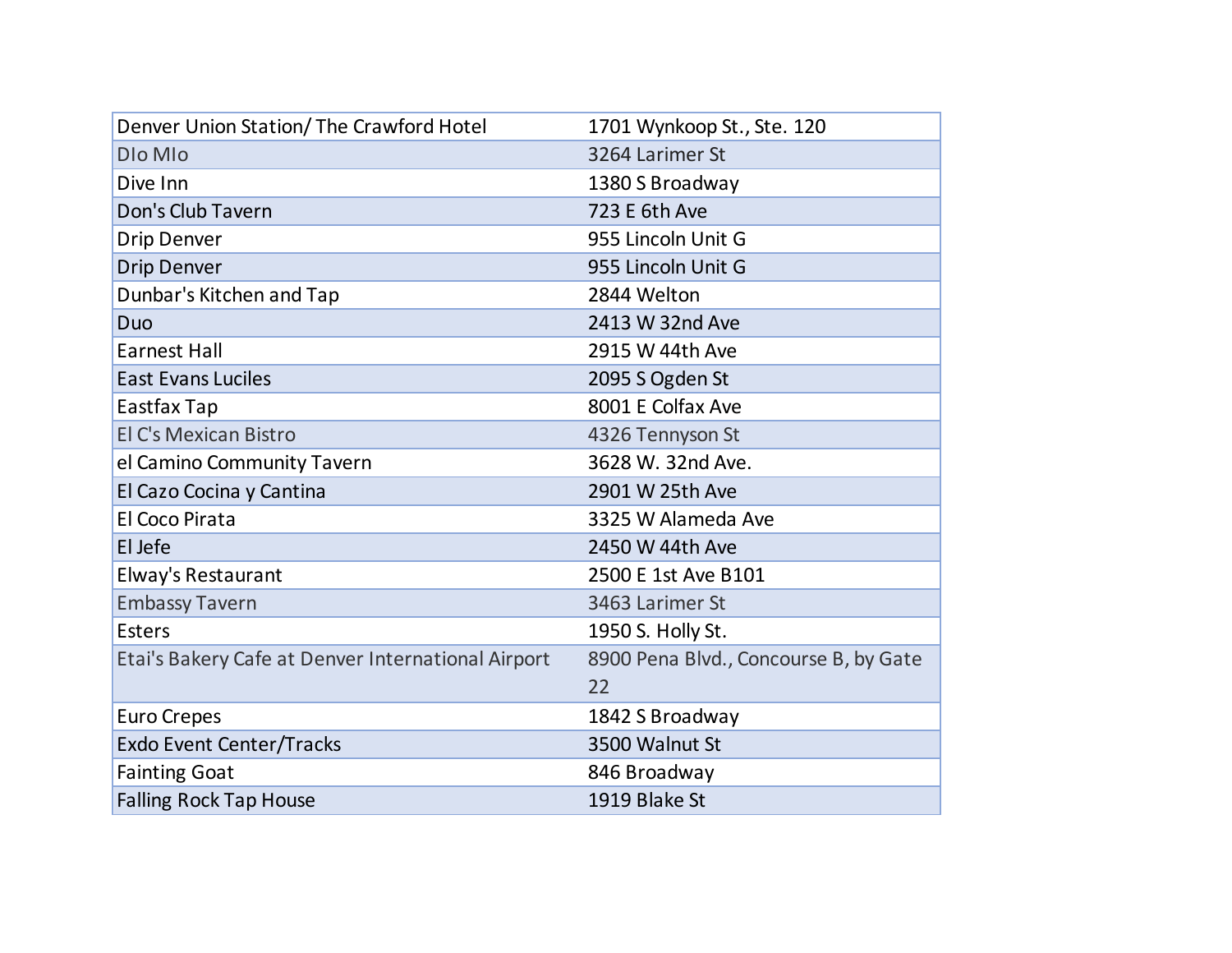| Federal Bar & Grill                         | 2544 Federal Boulevard |
|---------------------------------------------|------------------------|
| Fenway Park                                 | 1055 N Broadway        |
| Jive Kitchen & Bar                          |                        |
| <b>Field House</b>                          | 1600 N Federal Blvd    |
| Finn's Manor                                | 2927 Larimer St        |
| Fire on the Mountain Buffalo Wings          | 300 S Logan St Ste 102 |
| Fire on the Mountain Buffalo Wings          | 3801 W 32nd Ave        |
| <b>First Draft</b>                          | 1309 26th St           |
| Fish & Beer Denver                          | 3510 Larimer St        |
| <b>FNG Restaurant</b>                       | 3940 W 32nd Ave        |
| Fogo De Chao                                | 1513 Wynkoop           |
| Fogo De Chao                                | 1513 Wynkoop           |
| Fooducopia's Corner Store                   | 1939 E Kentucky Ave    |
| Foraged                                     | 1825 Blake St          |
| Forest Room 5                               | 2532 15th Street       |
| Forget Me Not                               | 227 N Clayton St       |
| <b>Fruition Restaurant</b>                  | 1313 E 6th Ave         |
| Gallop Café / On and Off                    | 2401 W 32nd Ave        |
| <b>Game Lounge</b>                          | 1490 Eudora St.        |
| GB Fish & Chips 3                           | 5325 E Colfax Ave      |
| Gennaros                                    | 2598 S Broadway        |
| <b>Gerard's Pool Hall</b>                   | 1305 26th street       |
| Giordano's                                  | 1600 California St     |
| Giovannina                                  | 1520 Blake St          |
| Glenarm Restaurant, LLC dba Diamond Cabaret | 1222 Glenarm Pl.       |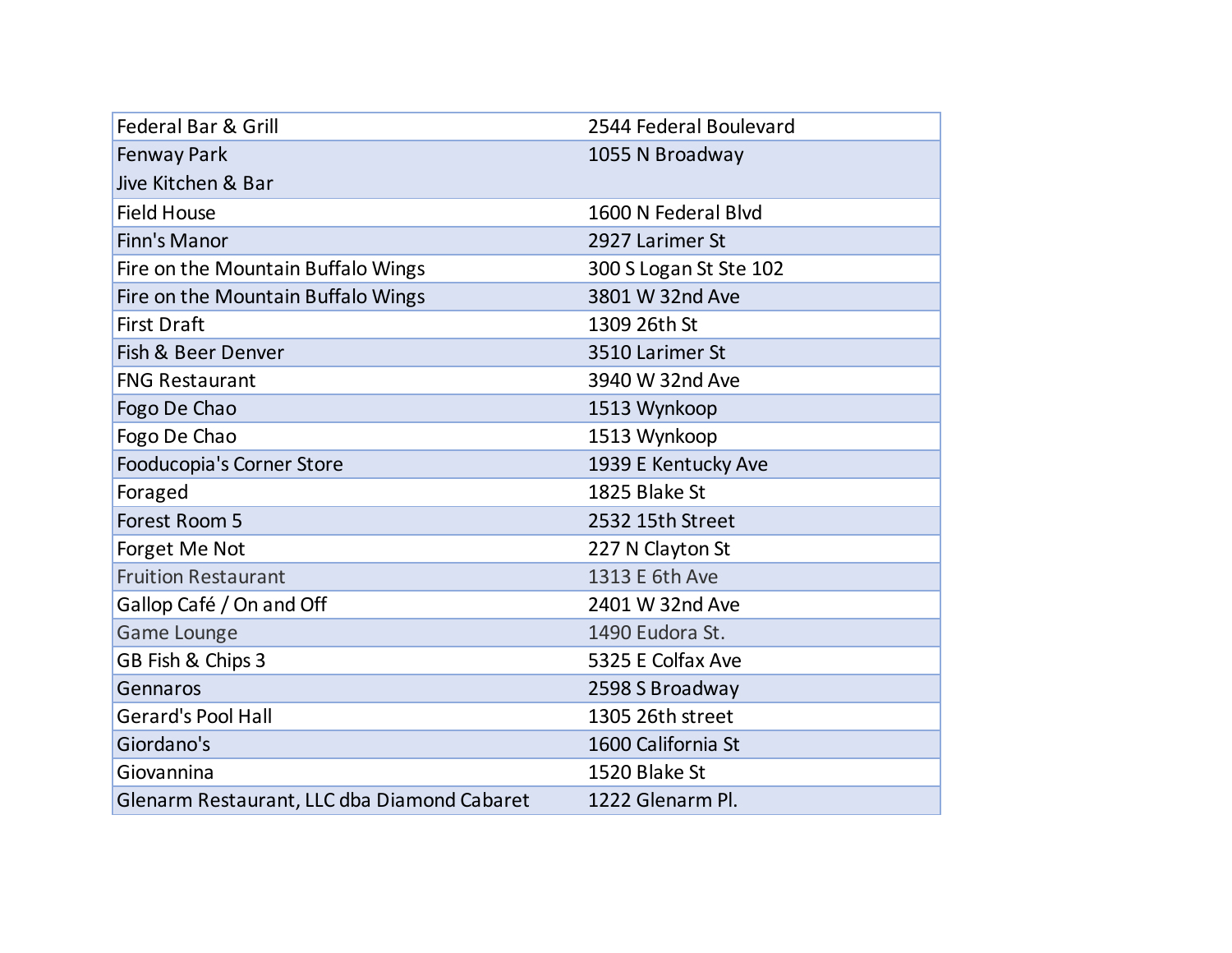| <b>Globe Hall</b>                     | 4483 Logan St          |
|---------------------------------------|------------------------|
| <b>Goed Zuur</b>                      | 2801 Welton Street     |
| <b>Goosetown Tavern</b>               | 3242 E Colfax Ave      |
| Governess, LLC / Ivy's                | 410 E 7th Ave          |
| <b>Granite Buliding Bar LLC</b>       | 1460 Larimer St        |
| <b>Green Russell</b>                  | 1422 Larimer Street    |
| <b>Griffin Tavern, LLC</b>            | 5062 S Syracuse St     |
| Grind Kitchen + Watering Hole         | 300 Fillmore St Unit K |
| Growler USA 1034                      | 4433 W 29th #102       |
| <b>Guard &amp; Grace</b>              | 1801 California St     |
| Habit Doughnuts & Carbon Cafe and Bar | 2200 California St     |
| Habit Doughnuts and Carbon Cafe & Bar | 1553 Platte Street     |
| Hank's BBQ                            | 5410 E Colfax Ave      |
| Hank's BBQ                            | 5410 E Colfax Ave      |
| Hapa Sushi                            | 3030 E. 2nd Ave.       |
| Hapa Sushi Grill and Sake Bar         | 1514 Blake St.         |
| Happy Camper Pizzeria                 | 3211 N Pecos St        |
| <b>Hard Rock Cafe Restaurant</b>      | 500 16th St 120        |
| Hayter's & Co                         | 1920 Blake St          |
| Hazel                                 | 1581 S Pearl St        |
| Henry's Tavern                        | 500 16th St Unit 184B  |
| <b>Highland Tap &amp; Burger</b>      | 2223 W. 32nd Avenue    |
| <b>Highland Tavern</b>                | 3400 Navajo St         |
| Him Chuli Indian & Nepal Cusine       | 3489 W 32nd            |
| Hoja                                  | 1284 S Pearl St        |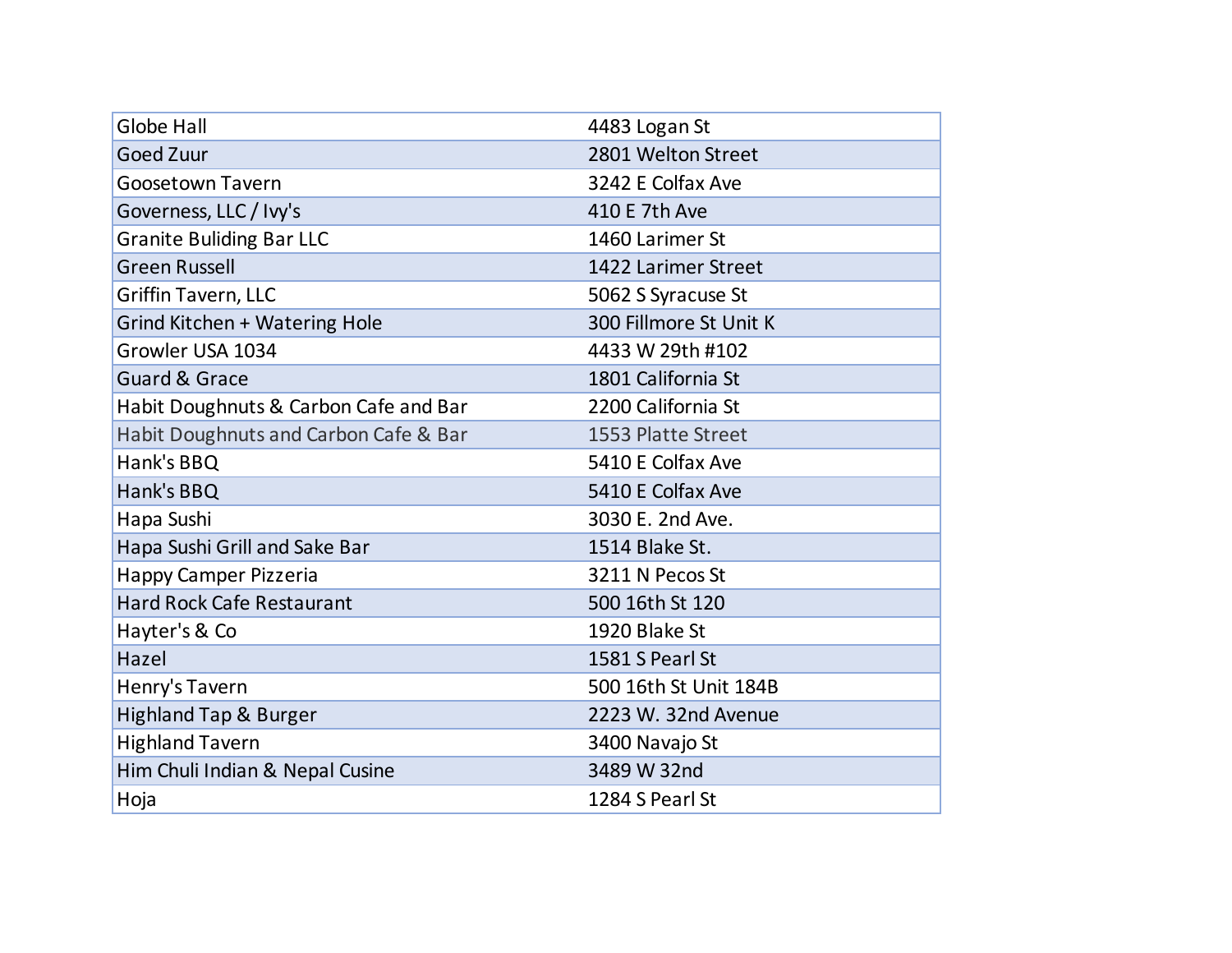| Homegrown Tap & Dough (Wash Park)             | 1001 S Gaylord          |
|-----------------------------------------------|-------------------------|
| Honey Elixir Bar                              | 2636 Walnut St.         |
| Honey Hill Cafe Inc. DBA Honey Hill Cafe      | 4628 E 23rd Ave.        |
| <b>Hop Alley</b>                              | 3500 Larimer St         |
| <b>Hopdoddy Burger Bar</b>                    | 1747 Wynkoop St         |
| Hops & Pie                                    | 3920 Tennyson St        |
| Hops & Pie                                    | 3920 Tennyson St        |
| <b>Horse Tornado LLC</b>                      | 1624 Market St          |
| Hotel Indigo Denver Downtown                  | 1801 Wewatta St         |
| Hotel Teatro/The Nickel                       | 1100 14th St            |
| <b>Hudson Hill</b>                            | 619 E 13th Avenue       |
| Hyatt Place Pena Station/Denver Airport       | 6110 n panasonic Way    |
| Hyatt Regency Denver at the Convention Center | 650 15th St             |
| Il Posto                                      | 2601 Larimer Street     |
| <b>Illegal Pete's</b>                         | 1744 E Evans Ave        |
| <b>Illegal Pete's</b>                         | 2001 E Colfax A         |
| <b>Illegal Pete's</b>                         | 2001 E Colfax A         |
| Ingas Alpine Tavern                           | 5151 Leetsdale Drive    |
| <b>Jack Rabbit Slim</b>                       | 2222 Bruce Randolph Ave |
| Jacksons Sports Bar                           | 1520 20th St            |
| Jax Fish House                                | 1521 17th St            |
| Jean Granbery/La Pachanga                     | 5195 Morrison Road      |
| Jefferson Park Pub                            | 2445 Eliot St           |
| Jelly Cafe                                    | 1700 E 13th Ave         |
| Jinya Ramen Bar                               | 1710 Wynkoop St         |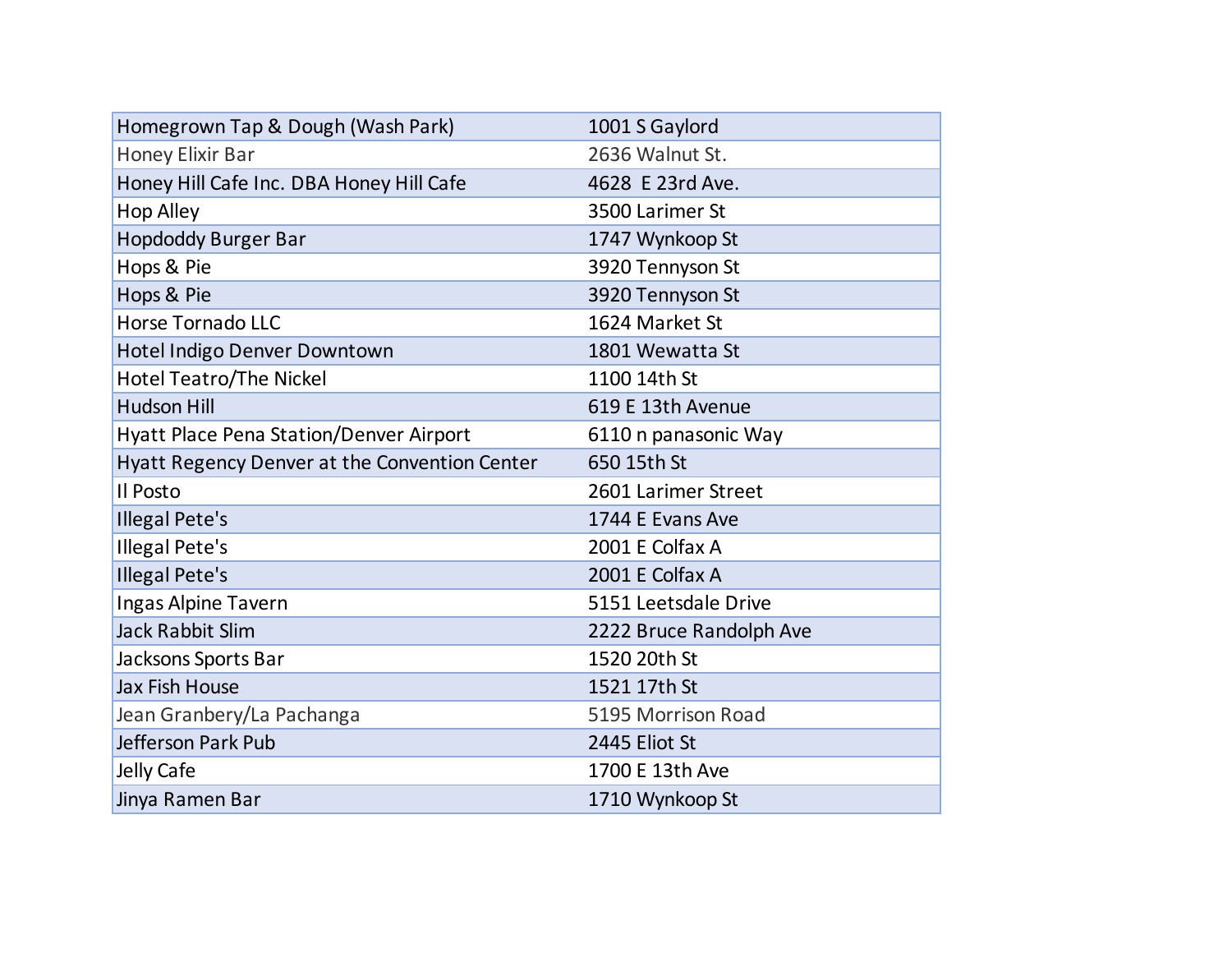| Jive Kitchen and Bar/Fenway Park | 1033-1055 Broadway       |
|----------------------------------|--------------------------|
| JLZP, LLC/DBA Javier's Diner     | 3801 Tennyson Street     |
| Just Be Kitchen LLC              | 2364 15th St             |
| JW Marriott Denver Cherry Creek  | 150 Clayton Lane         |
| Kachina Cantina                  | 1890 Wazee St            |
| Kachina Kitchen                  | 1890 Wazee St            |
| Kentucky Inn                     | 890 S Pearl St           |
| Kobe An Shabu Shabu              | 3400 Osage St            |
| Kokoro                           | 2390 S Colorado          |
| Kona Grill                       | 3000 E 1st Ave           |
| Kyu Ramen                        | 600 E Colfax Ave         |
| La Cocinita Mexican Restaurant   | 4935 W 29th Ave          |
| La Fogata Restaurant             | 5670 E Evans Ave         |
| La Loma Restaurant               | 1801 N Broadway Unit 116 |
| Lady Jane                        | 2021 W 32nd Ave          |
| Larimer Lounge                   | 2721 Larimer St          |
| Las Margs                        | 1521 N Marion St         |
| <b>LC Tacos</b>                  | 4959 S Newport           |
| Le bilboquet                     | 299 Saint Paul St        |
| Le French Bakery and Café        | 4901 S Newport St        |
| Lechuga's                        | 3609 Tejon St            |
| Leevers Supermarket              | 2630 W 38th Ave 101      |
| Leo's Sports Bar and Billards    | 2525 N Federal Blvd      |
| Leven Deli                       | 1200 N Bannock St        |
| Life House LOHI                  | 3638 N Navajo St         |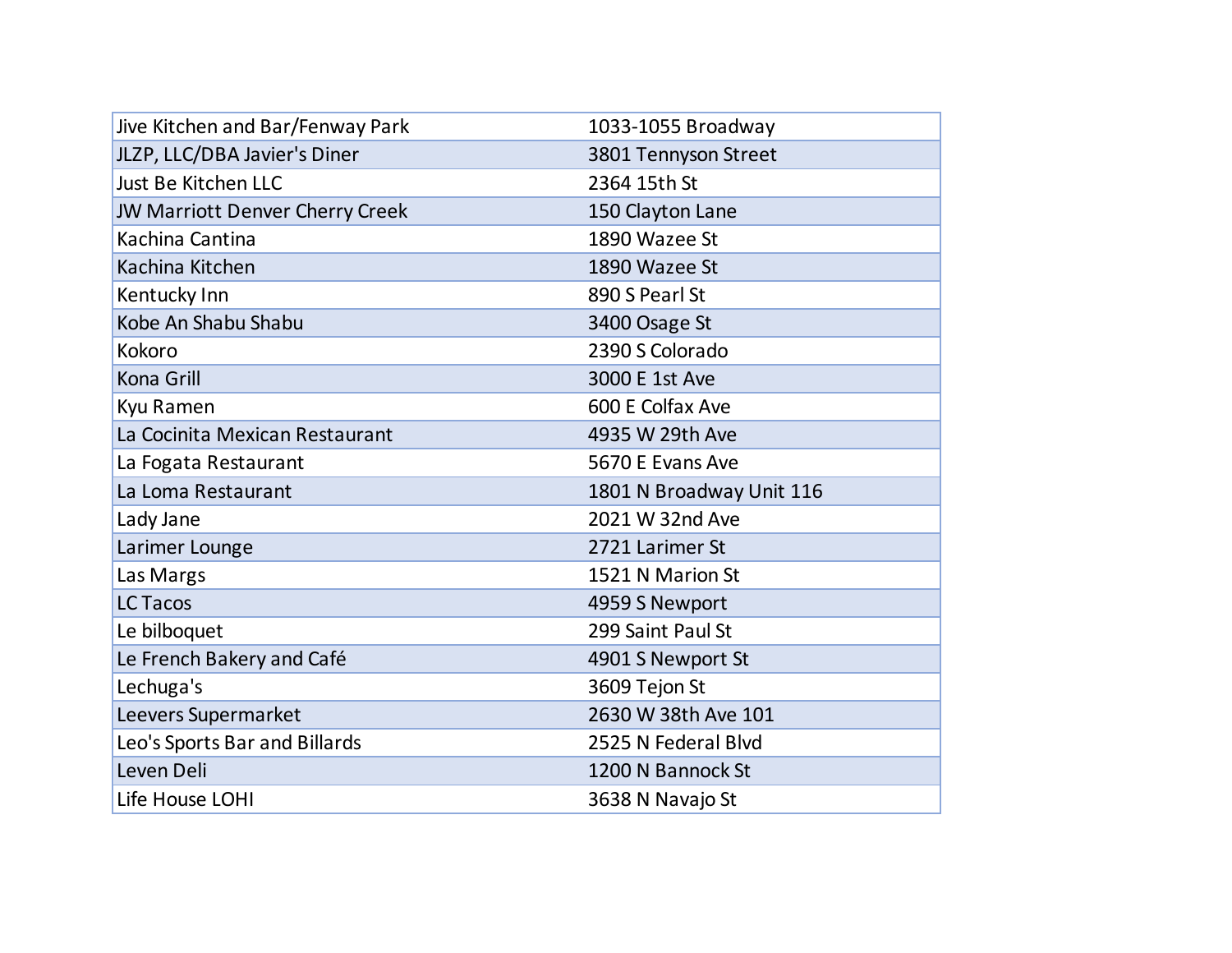| Lily's Cocina Y Cantina     | 4801 Morrison Rd     |
|-----------------------------|----------------------|
| Lime an American Cantina    | 500 16th St Unit 322 |
| Link Coffee Bar             | 1100 E 17th Ave      |
| Little Beast Street Food    | 2730 E Colfax        |
| <b>LITTLE INDIA CUISINE</b> | 2390 S. DOWNING ST   |
| Little India Restaurant     | 330 E 6th Ave        |
| Little River Collective     | 918 W 1st Ave        |
| LIVV                        | 1909 Blake St        |
| Lo Stella Ristorante        | 1135 Bannock St      |
| Local 46 Bar                | 4586 Tennyson        |
| LoDo's                      | 1946 Market St.      |
| Lohi Steakbar               | 3200 Tejon St        |
| Lola                        | 1575 Boulder St.     |
| Los Carboncitos             | 720 N Sheridan Blvd  |
| Los Chingones Rino          | 2463 Larimer         |
| Los Mesones                 | 3643 W Colfax Ave    |
| Lost Lake Lounge            | 3602 E Colfax        |
| Lou's Food/Bar              | 701 Grant Street     |
| Lowry Beer Garden           | 7577 E Academy Blvd  |
| Luca D'Italia               | 711 Grant St         |
| Lucile's                    | 275 S Logan St       |
| <b>Lustre Pearl Denver</b>  | 1315 26th Street     |
| Machete                     | 1730 Wynkoop St      |
| Machete                     | 2817 E 3rd Ave       |
| Machete                     | 3570 E Colfax        |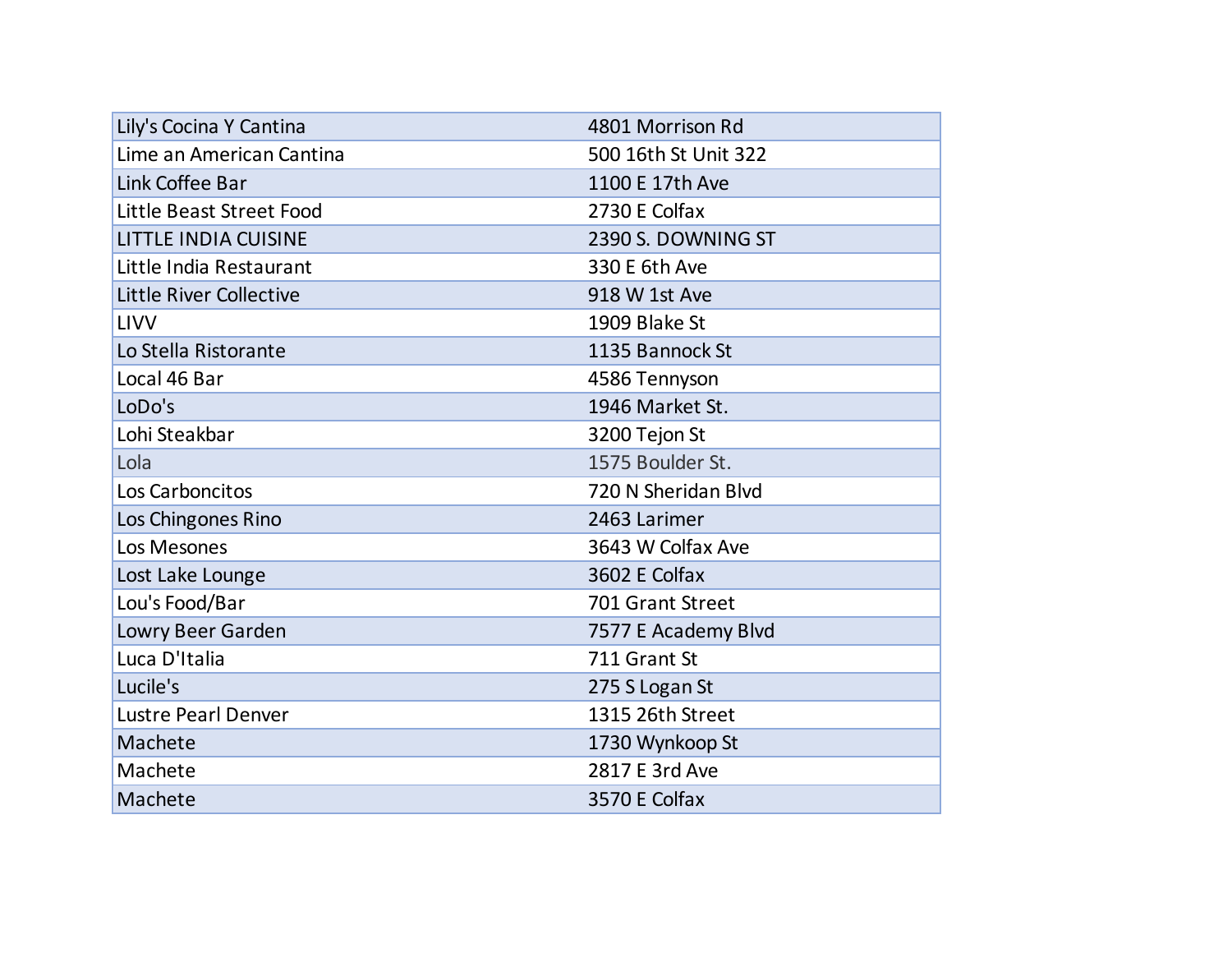| Maggiano's Little Italy         | 500 16th St Suite 150      |
|---------------------------------|----------------------------|
| <b>Maine Shack</b>              | 1535 Central St            |
| Manzo Lobster and Oyster Bar    | 500 E 19th Ave             |
| Margs taco bistro               | 200 Fillmore st            |
| Maria Empanada                  | 1298 S Broadway            |
| <b>Mariscos Las Islitas</b>     | 1550 S Federal Blvd        |
| Mas Kaos                        | 4528 Tennyson St           |
| Max Gill & Grill                | 1052 S Gaylord St          |
| <b>Mead St Station</b>          | 3625 W 32nd Avenue         |
| <b>Mecca Tavern</b>             | 815 Federal Blvd           |
| Melita's Greek Cafe & Market    | 1035 Linconl St            |
| <b>Mellow Mushroom</b>          | 1201 16th St Suite 108     |
| Mercantile Dining and Provision | 1701 Wynkoop St., Ste. 155 |
| Mesob Ethiopian Restaurant      | 1422 Poplar St             |
| Mezcal                          | 3230 East Colfax ave       |
| Middleman                       | 3401 E Colfax Ave.         |
| Mile High Spirits               | 2201 Lawrence St           |
| Mile High Station               | 2027 W Colfax Ave          |
| Millers & Rossi                 | 3542 Walnut St             |
| Milwaukee Street Tavern         | 201 Milwaukee St           |
| <b>Mimosas</b>                  | 2752 Welton St             |
| <b>Mister Oso</b>               | 3163 Larimer St            |
| Mizu Japanese Sushi Lounge      | 1560 Boulder Street        |
| Mizuna                          | 225 East 7th Avenue        |
| <b>Modern Market</b>            | 900 16th St. Mall          |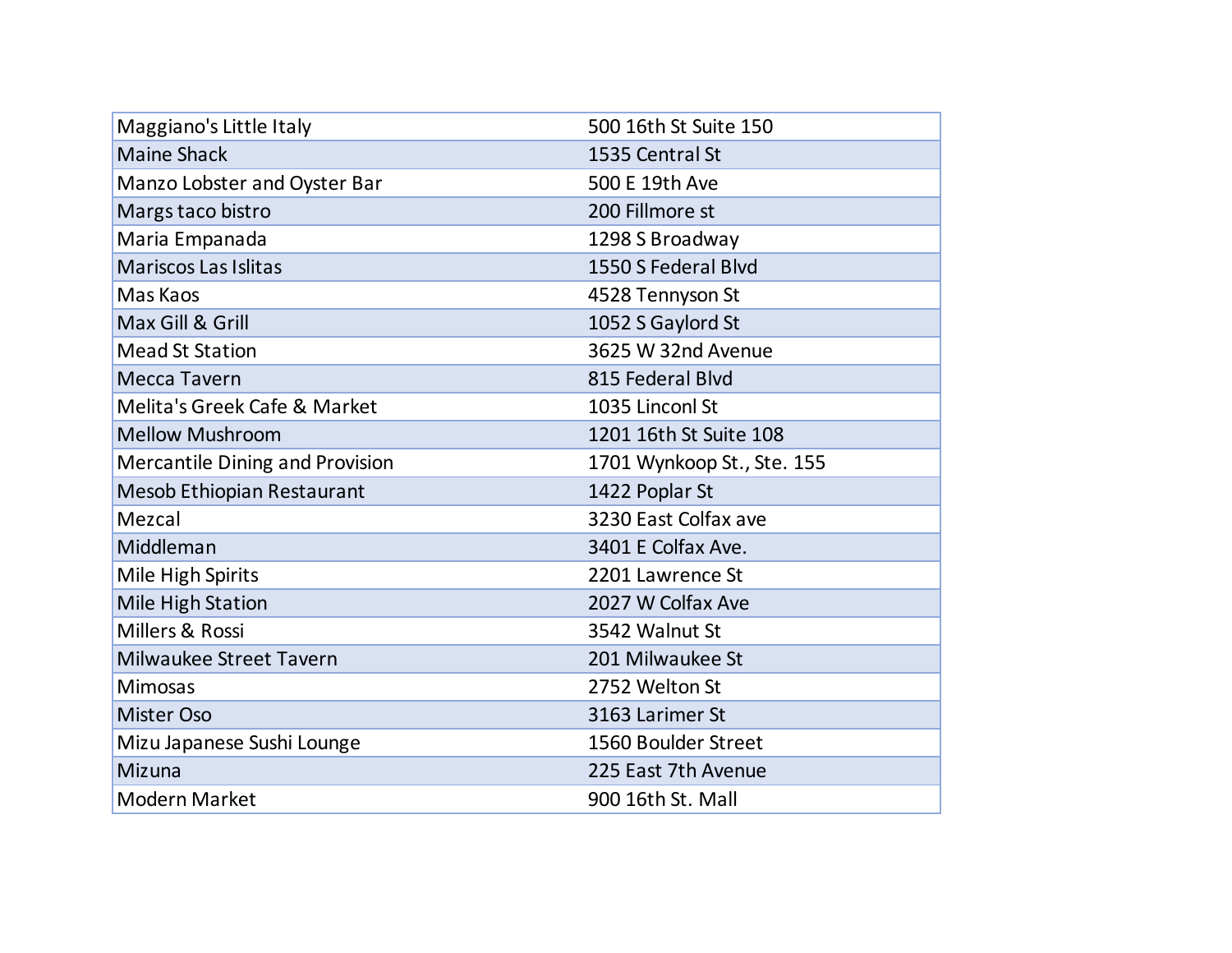| <b>Modus Cafe</b>                     | 2139 W 44th Ave               |
|---------------------------------------|-------------------------------|
| Moe's Original Bar B Que              | 530 Broadway                  |
| <b>Monkey Bar</b>                     | 1112 Santa Fe Dr              |
| Motomaki                              | 500 16th St 184C              |
| <b>Mozart's Denver</b>                | 1417 Krameria St              |
| Museum of contemporary Art/Denver     | 1485 Delgany St               |
| My Brothers Bar                       | 2376 15th St                  |
| My Neighbor Felix                     | 1801 Central Ave              |
| Nallen's on Market                    | 1429 Market St                |
| <b>Narrative Restaurant</b>           | 222 Milwaukee St              |
| Navajo Bar LLC dba The High Lonesome  | 3360 Navajo St.               |
| Neighbors @ Park Hill                 | 2202 Kearney St               |
| <b>Next Door American Eatery</b>      | 1701 Wynkoop St., Ste 100     |
| <b>Next Door American Eatery</b>      | 10155 E 29th Drive, Suite 160 |
| Nob Hill Inn                          | 420 E Colfax Ave              |
| <b>Noble Riot</b>                     | 1336 27th St Suite 100        |
| Nocturne                              | 1330 27th St                  |
| Nola Voodoo Tavern and Perks          | 2231 E Bruce Randolph Ave     |
| <b>Nordstrom Bazille</b>              | 2810 E 1st Ave                |
| North County                          | 94 Rampart Way                |
| Northside Eatery and Market           | 1691 Central St               |
| Number 38                             | 3560 Chestnut Pl              |
| <b>NY Deli News</b>                   | 7105 E Hampden Ave            |
| <b>Ocean Prime</b>                    | 1465 Larimer Street           |
| Odyssey Italian Bistro & Wine Bar Inc | 603 E 6th Ave                 |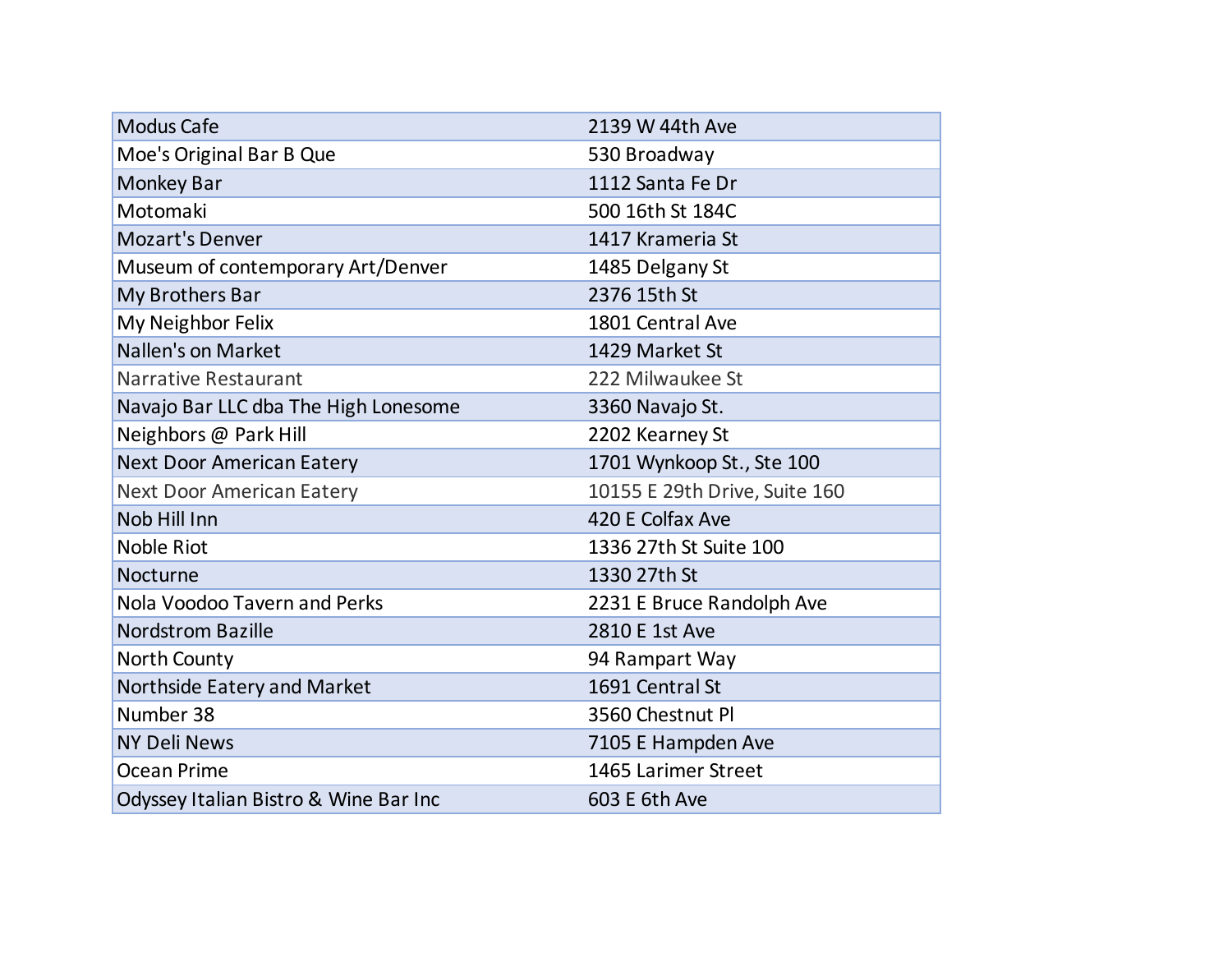| Officer's Club                          | 84 Rampart Way          |
|-----------------------------------------|-------------------------|
| Olive & Finch                           | 1552 E 17th Ave         |
| Onefold                                 | 1420 E 18th             |
| Osteria Marco                           | 1453 Larimer Street     |
| Ototo                                   | 1501 S Pearl            |
| Outback Steakhouse 624                  | 16301 E 40th Ave        |
| Outback Steakhouse 624                  | 16301 E 40th Ave        |
| Outback Steakhouse #610                 | 8601 W Cross Dr         |
| Painting with a Twist                   | 1962 Blake St           |
| Parisi An Italian Market and Deli       | 4401 Tennyson St        |
| Park & Company                          | 439 E 17th St           |
| Park Burger                             | 1890 S Pearl St         |
| Park Burger Hilltop                     | 211 S Holly St          |
| Park Burger Highlands                   | 2643 W 32nd Ave         |
| Park Burger RiNo                        | 2615 Walnut St          |
| Park Hill Sushi Co                      | 4900 E Colfax Unit A    |
| Pasta Pasta Pasta                       | 185 Fillmore St         |
| Petes Satire Inc                        | 1920 E Colfax           |
| Pho 95 VIETNAMESE RESTAURENT AND NOODLE | 1401 S FEDERAL BLVD     |
| <b>BOWL</b>                             |                         |
| Pie Hole                                | 44 s broadway           |
| Pieology Pizzeria                       | 1147 Broadway Suite 103 |
| <b>Platt Park Brewing Co</b>            | 1875 S. Pearl St.       |
| Players Pub                             | 8 S Broadway            |
| Pony Up                                 | 1808 Blake St           |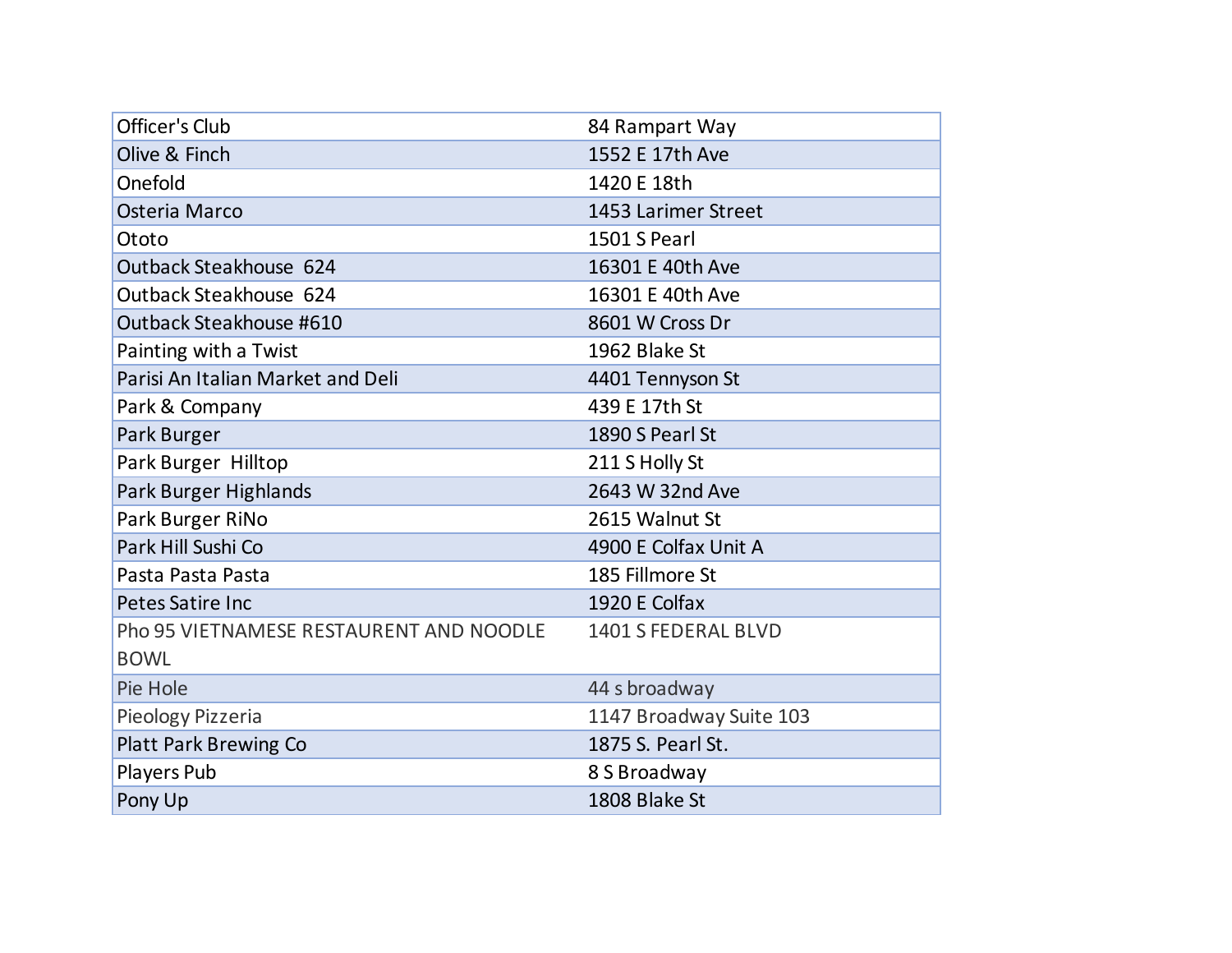| Poppies Restaurant                               | 2334 S Colorado Blvd                 |
|--------------------------------------------------|--------------------------------------|
| Postino LOHI                                     | 2715 17th St                         |
| Postino Wine Bar                                 | 830 N Colorado Blvd                  |
| Postino Wine Bar                                 | 145 N Broadway                       |
| Potager                                          | 1109 Ogden St                        |
| <b>Pride and Swagger</b>                         | 450 E 17th St                        |
| Proto's Pizza                                    | 2401 15th St Suite 190               |
| PT's Showclub                                    | 1601 W. Evans Ave                    |
| <b>Public School 303</b>                         | 1959 16th St.                        |
| Puerto Vallarta Mexica Restaurant                | 35 N Federal Blvd                    |
| <b>Punch Bowl Social Food and Drink</b>          | 65 Broadway                          |
| <b>Quality Italian</b>                           | 241 N Columbine St                   |
| Que Bueno Mexican Grille at Denver International | 8500 Pena Blvd, Concourse B, by gate |
| Airport                                          | <b>B52</b>                           |
| Que Bueno Suerte                                 | 1518 S. Pearl Street                 |
| R and R Lounge                                   | 4958 E Colfax Ave                    |
| Racca's Pizzeria Napoletana                      | 2129 Larimer St                      |
| <b>Marco's Coal-Fired Pizza</b>                  |                                      |
| Recess                                           | 2715 17th Street suite 103           |
| <b>Restaurant Olivia</b>                         | 290 S Downing St.                    |
| <b>Rhein Haus</b>                                | 1415 Market St                       |
| RiNo Barbecue, LLC/Smok                          | 3330 Brighton Blvd. #202             |
| <b>Rio Grande Mexican Restaurant</b>             | 1525 Blake St                        |
| Rioja                                            | 1431 Larimer Street                  |
| <b>Ristorante Piatti</b>                         | 190 St Paul St                       |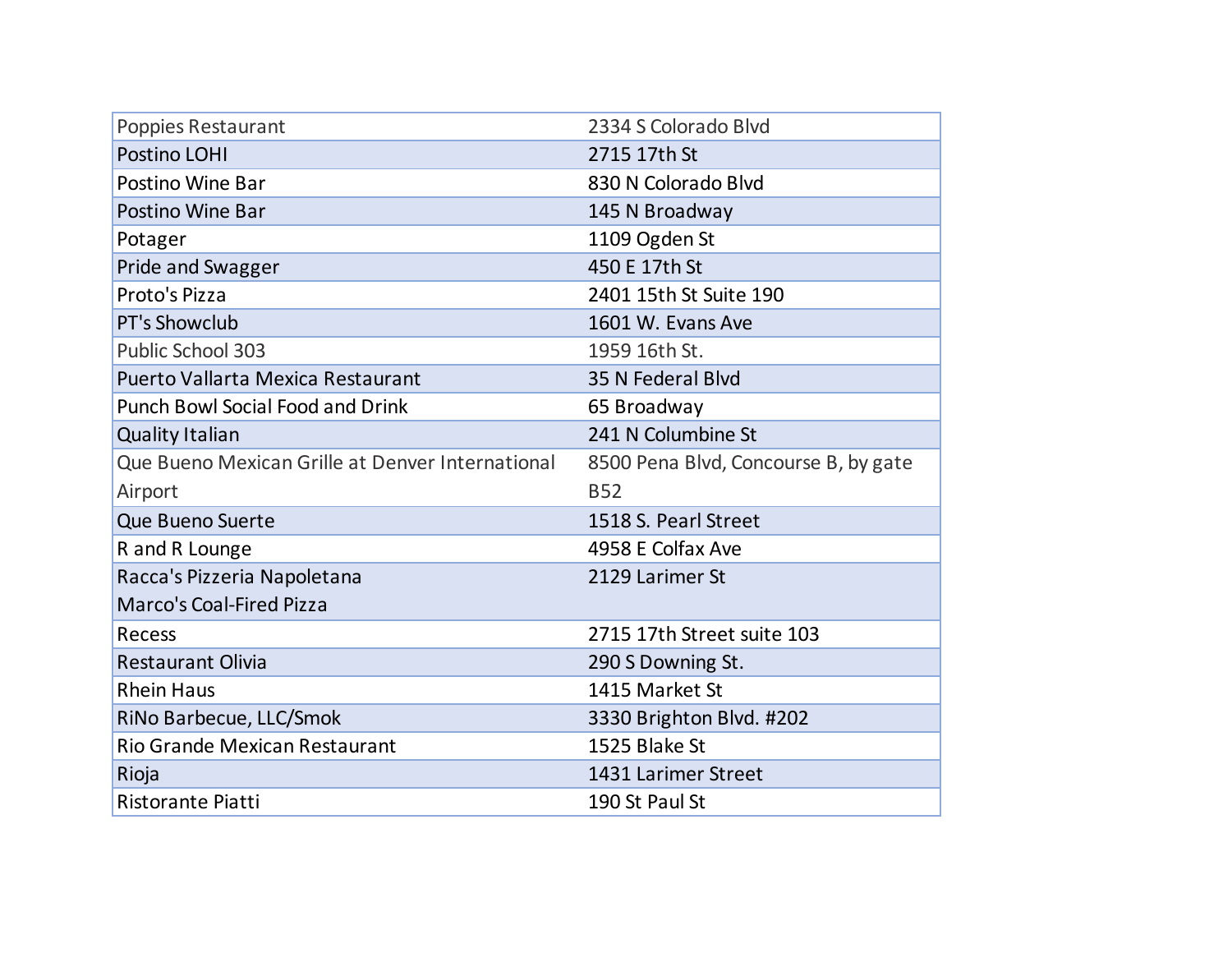| <b>Rita's Law</b>                      | 2209 Welton St         |
|----------------------------------------|------------------------|
| <b>Ritual Social House</b>             | 1209 E 13th Ave        |
| Rome's Saloon                          | 785 W Mississippi      |
| Rootdown DIA                           | 8500 Pena Blvd         |
| <b>Rosy Rings</b>                      | 2940 E 6th Ave         |
| Roxy On Denver                         | 554 S Broadway         |
| <b>Run For the Roses</b>               | 1801 Blake St          |
| Sam's No 3                             | 1500 Curtis St         |
| Sarto's                                | 2900 W 25th Ave        |
| Satchel's on 6th                       | 1710 E 6th Ave         |
| Scramble LLC/Dozens                    | 236 W 13th Ave         |
| Semi Mojo, dba Root Down               | 1600 W 33rd Ave        |
| Semi Mojo, dba Root Down               | 1600 W 33rd Ave        |
| Senor Bear                             | 3301 Tejon Street      |
| Seven Grand Denver, LLC                | 1855 Blake St          |
| Shanahans                              | 5085 S Syracuse        |
| Sheeps Clothing, LLC DBA Wolf's Tailor | 4058 Tejon St          |
| <b>Shells and Sauce</b>                | 2600 E 12th Ave        |
| <b>Sheridan Steak House</b>            | 2035 S Sheridan Blvd   |
| Sienna Wine Bar & Small Plates         | 3422 E 12th Ave        |
| Sip                                    | 891 14th St            |
| Sloan's Lake Tap & Burger              | 1565 N Raleigh St      |
| Smiling Moose Deli-Sherman             | 1710 Sherman St        |
| Smokehouse 17 & Yogis                  | 1618 E 17th Ave #06-16 |
| <b>Smokin Yard's BBQ</b>               | 900 W 1st Ave Ste 100  |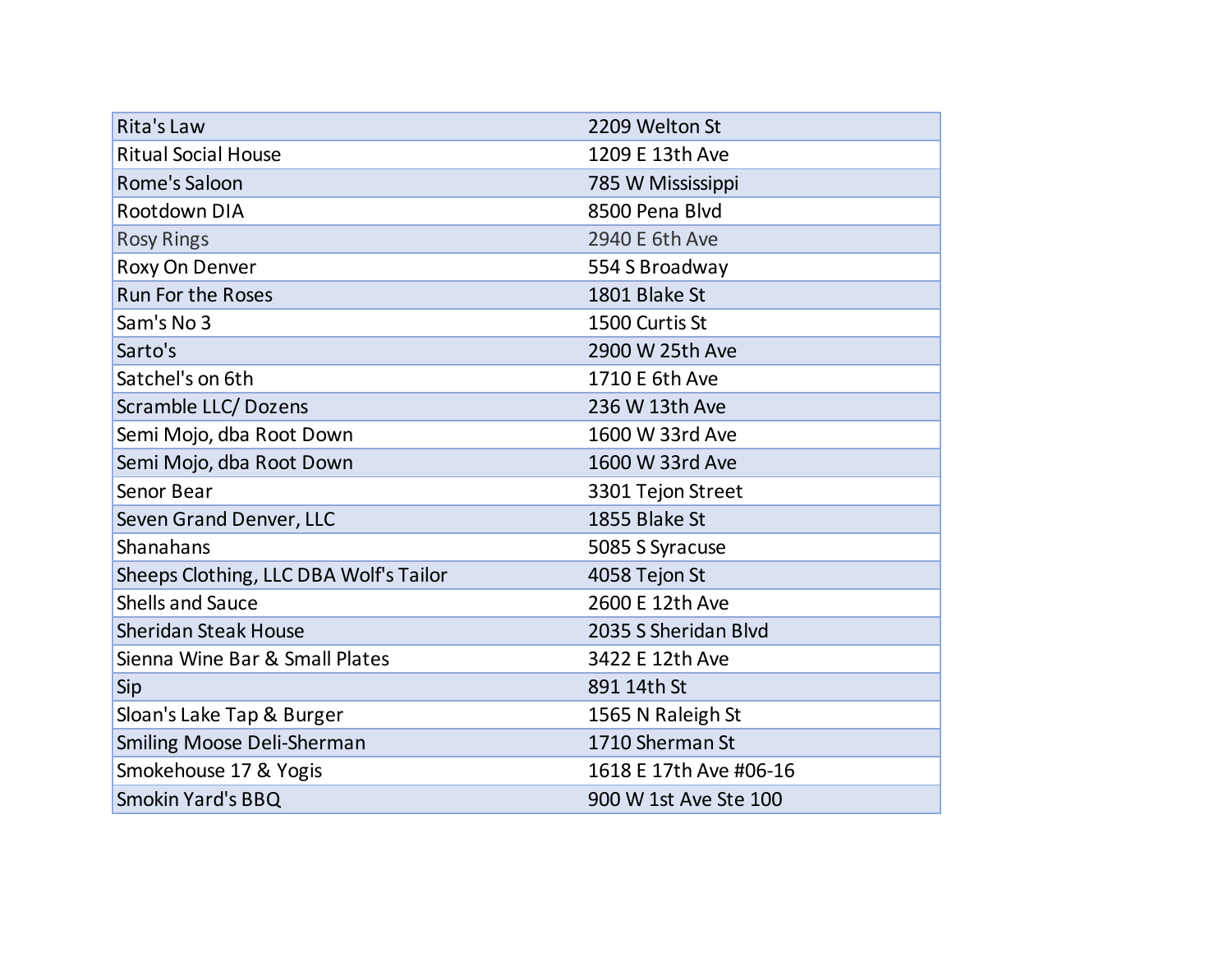| Snooze                      | 1701 Wynkoop St. Ste 150       |
|-----------------------------|--------------------------------|
| Snooze an A.M. Eatery       | 5073 S Syracuse Street         |
| Snooze an A.M. Eatery       | 700 Colorado Boulevard, Ste. A |
| Snooze an A.M. Eatery       | 2262 Larimer Street            |
| Sobo 151                    | 151 S Broadway                 |
| Sol Mexican Cantina         | 200 Columbine St               |
| Solutions Lounge            | 2200 California St             |
| Somebody People             | 1165 Broadway                  |
| South Broadway Country Club | 4200 N Tennyson St             |
| South Broadway Country Club | 2265 S Broadway                |
| Spanky's Urban Roadhouse    | 1800 E Evans Ave               |
| Sports Column               | 1930 Blake St                  |
| Spot Bar & Grill            | 98 S Pennslyvania              |
| Spuntino                    | 2639 W 32nd Avenue             |
| Sputnik                     | 3 S Broadway                   |
| St. Paul                    | 3111 E Colfax                  |
| Stadium Inn                 | 1703 E Evans Ave               |
| <b>Stem Ciders</b>          | 2811 Walnut St Unit 150        |
| Steuben's                   | 525 E 17th Ave                 |
| <b>Steves Snappin Dogs</b>  | 8900 Pena Blvd                 |
| <b>STK Rebel</b>            | 1550 Market 103                |
| Stoic & Genuine             | 1701 Wynkoop St., Ste 105      |
| Stoney's Uptown Joint       | 1035 E 17th Ave                |
| Sullivan Scrap Kitchen      | 1740 E 17th Ave                |
| <b>Sunday Vinyl</b>         | 1881 16th St Ste 500           |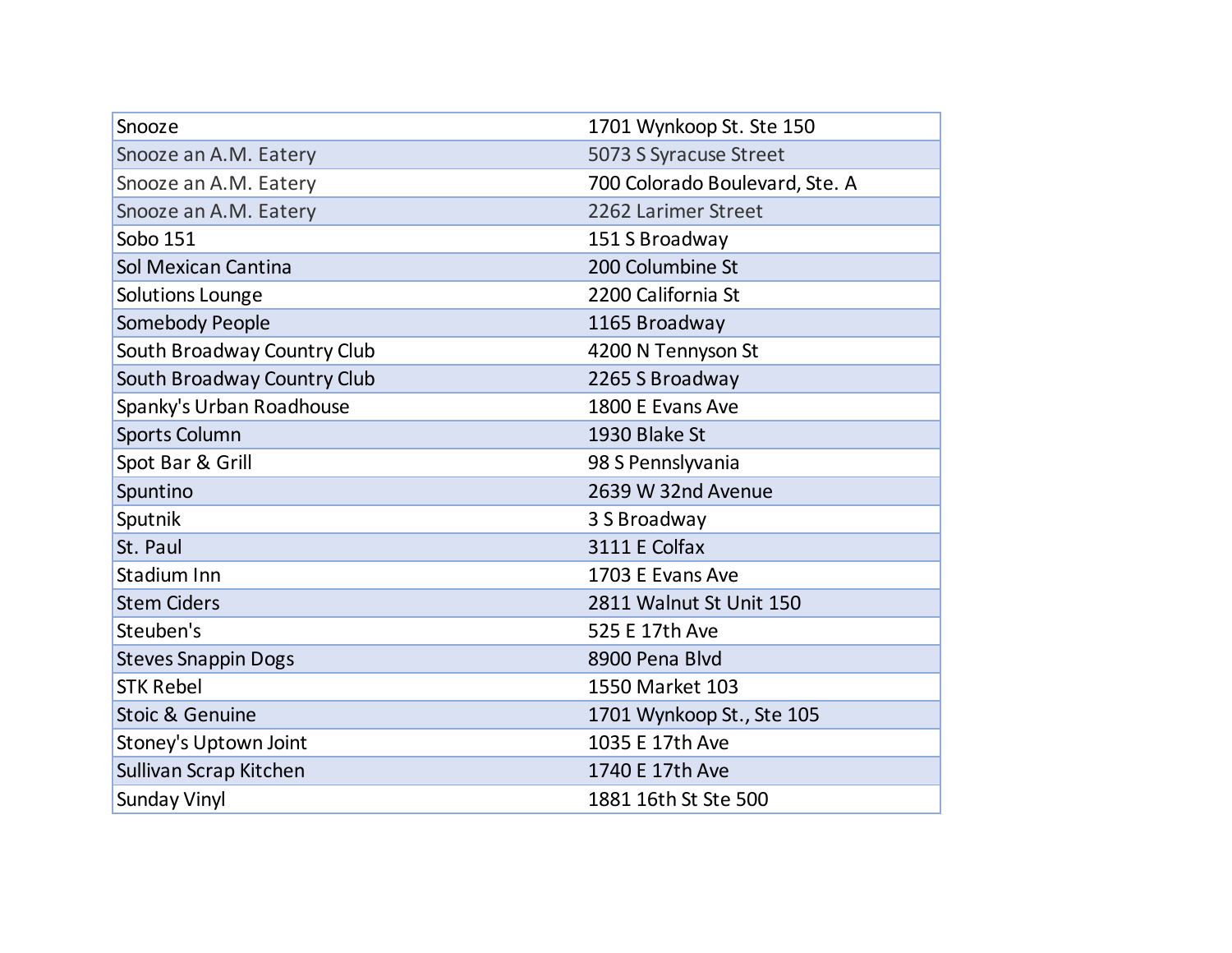| Super Mega Bien                 | 1260 25th St                |
|---------------------------------|-----------------------------|
| Sushi Cup                       | 208 E 7th Ave               |
| Sushi Den                       | 1487 S Pearl St             |
| Sushi-Rama                      | 2615 Larimer St.            |
| Sushi-Rama                      | 2615 Walnut St.             |
| Swanky's                        | 1938 Blake St               |
| Syrup                           | 300 N Josephine St Suite 20 |
| Syrup Downtown                  | 999 18TH STREET, UNIT 105   |
| Syrup on the Park               | 1875 N York St              |
| Table 6                         | 609 Corona St.              |
| <b>Tables</b>                   | 2267 Kearney St             |
| <b>Tacos Jalisco</b>            | 4309 W 38th Ave             |
| Tacos Tequila Whiskey Co        | 3300 W 32nd Ave             |
| Tacos Tequila Whiskey Co        | 215 E 7th Ave               |
| <b>Tacos Tequila Whiskey Co</b> | 1514 York St                |
| Tag Burger Bar                  | 1222 Madison St             |
| Tag Raw Bar                     | 1423 Larimer Street         |
| <b>TAG Restaurant</b>           | 1441 Larimer Street         |
| Tai Tai Japanese Hawaiian       | 5078 E Hampden Ave          |
| Tamayo                          | 1400 Larimer Street         |
| Tap & Burger South              | 4910 S. Newport Street      |
| Tavernetta                      | 1889 16th Street            |
| Tazi Sushi & Asian Cuisine      | 300 Fillmore St             |
| TeaLee's                        | 611 22nd St                 |
| <b>Ted's Montana Grill</b>      | 1401 Larimer Street         |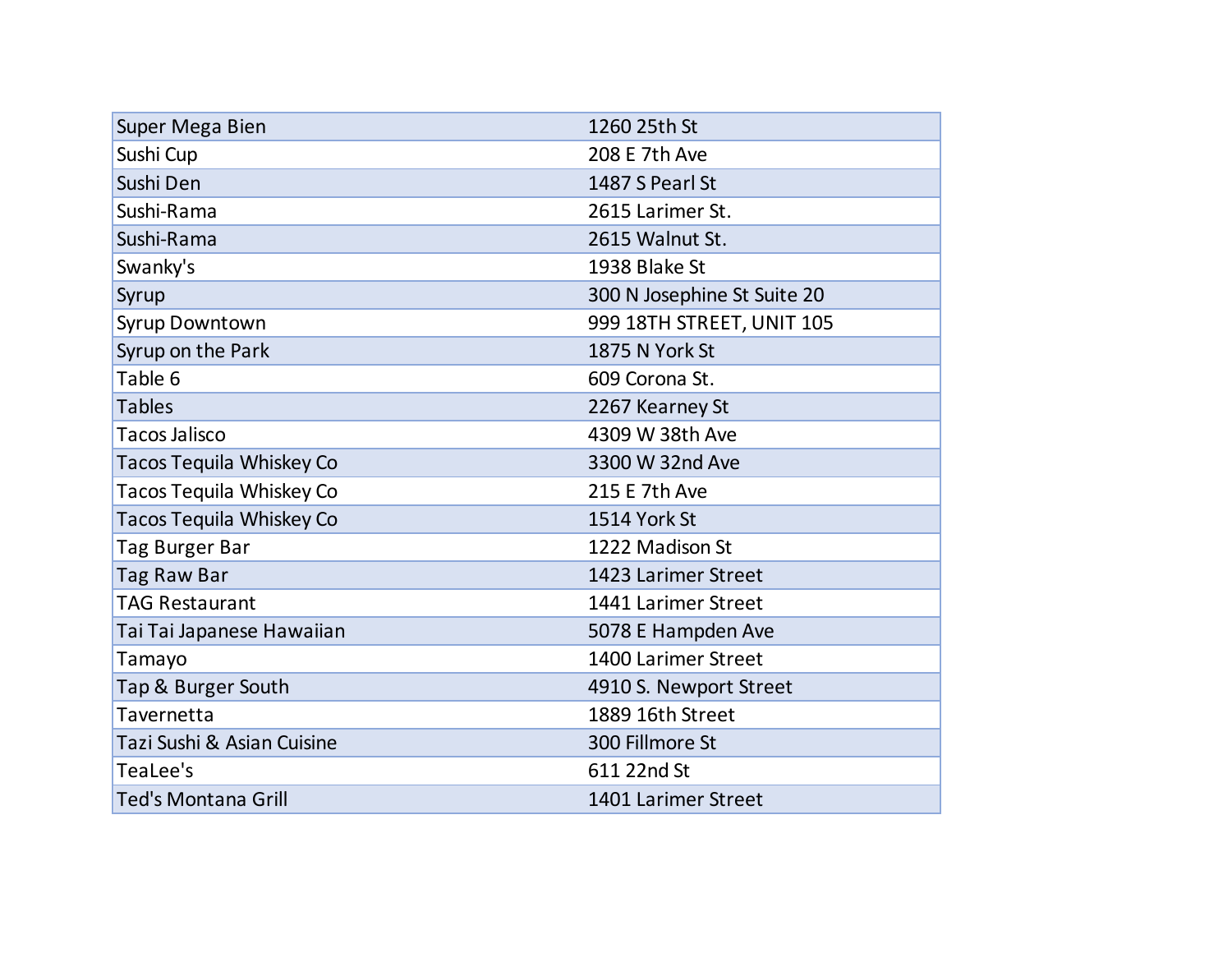| <b>Tessa Delicatessen</b>           | 5724 E Colfax Ave       |
|-------------------------------------|-------------------------|
| Texas de Brazil Churrascaria        | 8390 E 49th Ave         |
| <b>Texas Roadhouse</b>              | 8470 E Northfield Blvd  |
| The Abbey Tavern                    | 5151 E Colfax           |
| The Bindery                         | 1817 Central St         |
| The Bindery LTD                     | 1817 Central St         |
| The British Bulldog                 | 2052 Stout St           |
| The Broken Cage Denver              | 2420 17th St Unit 103   |
| <b>The Brutal Poodle</b>            | 1967 S Broadway         |
| The Budlong                         | 81 S Pennsylvania       |
| The Capital Grill                   | 1450 Larimer Street     |
| The Cherry Cricket                  | 2641 E 2nd Ave          |
| The Cherry Tomato                   | 4645 E 23rd Ave         |
| The College Inn                     | 4400 E 8th Ave          |
| The Crow Bar                        | 4395 Yates St.          |
| The Dairy Block and the Maven Hotel | 1850 Wazee St           |
| The Dam Grille Sports & Tap Room    | 8000 E Quincy Unit 1500 |
| The Delectable Egg                  | 1625 Court Pl           |
| The Denver Diner                    | 740 w Colfax Ave        |
| The Denver Game Lounge              | 1490 N Eudora St        |
| <b>The District</b>                 | 1320 E 17th Ave         |
| The Doghouse Tavern                 | 3100 S Sheridan Blvd    |
| The Drink                           | 3246 Larimer St         |
| The Elm                             | 5001 E Colfax           |
| The Escapist                        | 921 W 9th Ave           |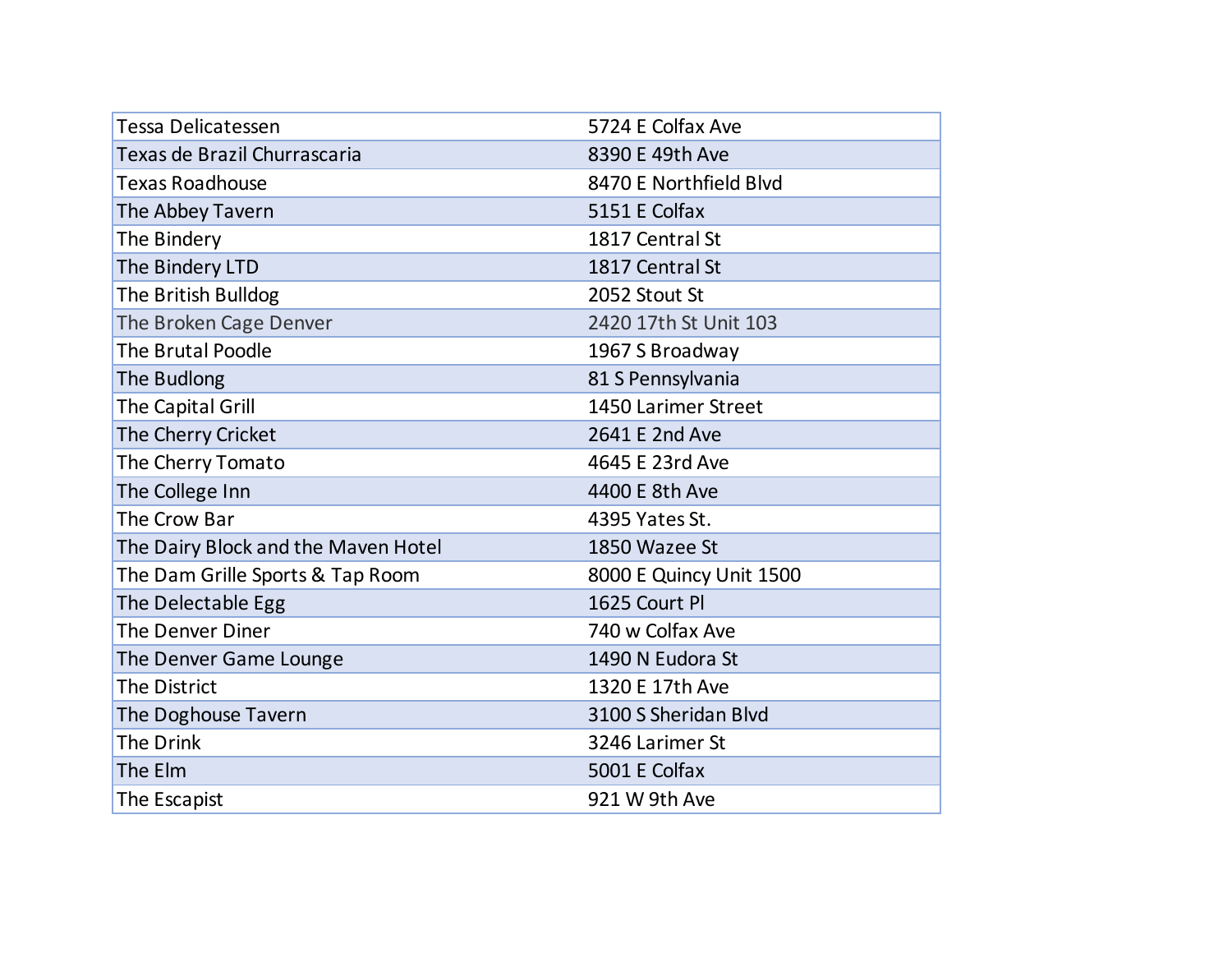| The Fifth String              | 3316 Tejon St              |
|-------------------------------|----------------------------|
| The Garlic Knot               | 282 S Logan St             |
| <b>The Goods</b>              | 2550 E Colfax              |
| The Halcyon                   | 245 Columbine St           |
| The Hornet                    | 76 N Broadway              |
| The Horseshoe Lounge          | 414 E 20th Ave             |
| The Hound Sports Pub + Burger | 3575 S Yosemite            |
| The Irish Snug                | 1201 E Colfax              |
| The Jelly Café                | 600 E 13th Ave             |
| The L                         | 46 N Broadway              |
| The Lobby                     | 2191 Arapahoe St           |
| The Market at Larimer Square  | 1445 Larimer St            |
| The Matador                   | 3496 W 32nd Ave            |
| The Molecule Effect           | 1201 Santa Fe Drive Unit A |
| The Monkey Barrel             | 4401 Tejon St              |
| The Noshery                   | 4994 Lowell Blvd           |
| The Olive Garden              | 8314 Northfield Blvd       |
| <b>The Oriental Theater</b>   | 4335 W 44th Ave            |
| The Owl Saloon                | 5026 E Colfax Ave          |
| The Oxford Hotel              | 1600 17th St               |
| The Patio at Sloans           | 4032 W 17th Ave            |
| The Pig & The Sprout          | 1900 Chestnut Pl           |
| The Pioneer                   | 2401 S University Blvd     |
| The Plimoth                   | 2335 E. 28th ave           |
| The Post Chicken and Beer     | 2200 South Broadway        |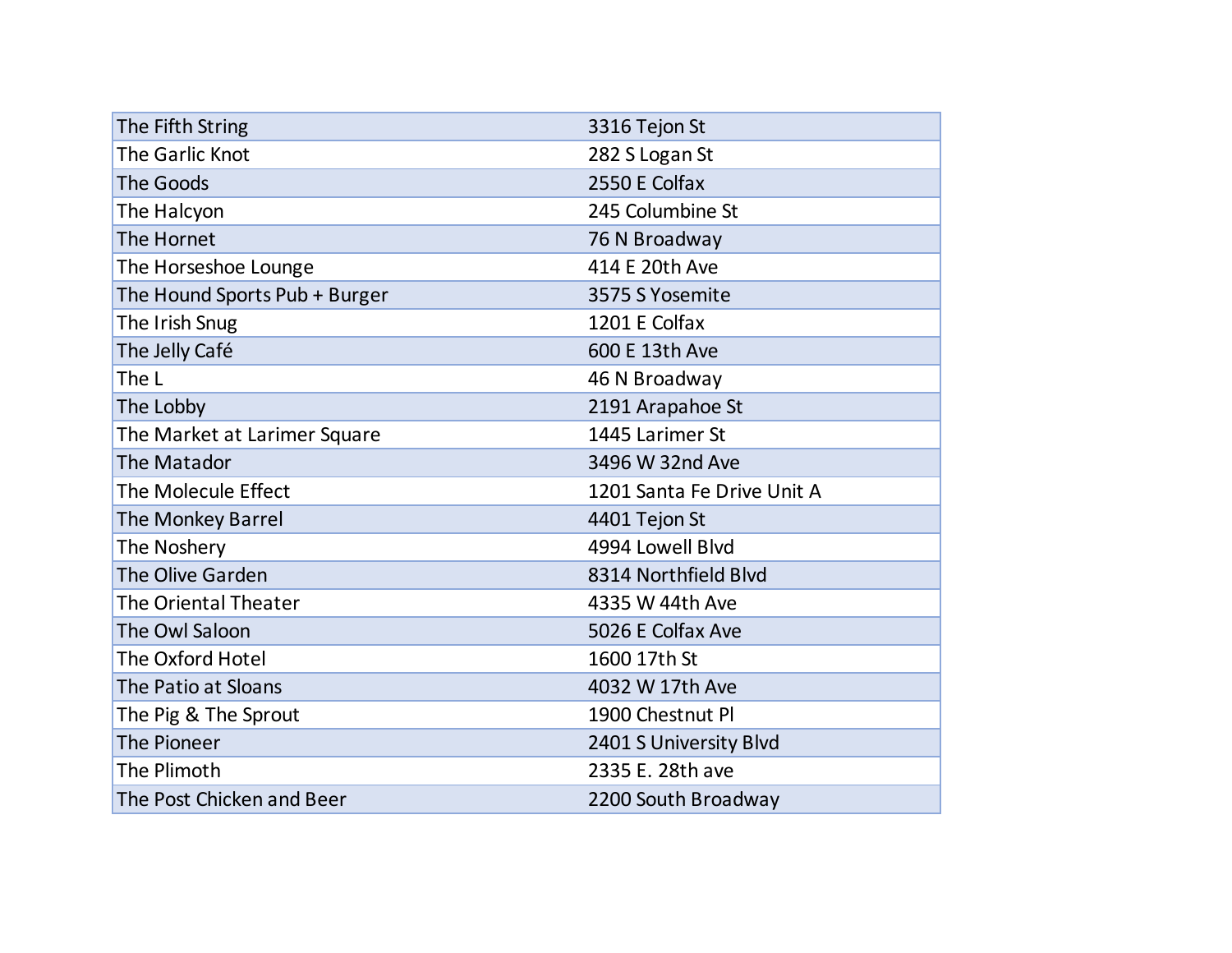| The Preservery                         | 3040 Blake St Unit 101   |
|----------------------------------------|--------------------------|
| The Pub on Pearl                       | 1101 S Pearl St          |
| The Ramble Hotel                       | 1280 25th St             |
| The Ramble Hotel                       | 1280 25th St             |
| The Rialto                             | 934 16th St              |
| The Sportsbook Bar & Grill             | 266 S Downing St         |
| The Squeeze                            | 5395 W 48th Ave          |
| The Table Urban Farm                   | 2190 S Platte River Dr   |
| The Triangle Bar                       | 2036 N Broadway          |
| The Viking Bar                         | 4888 W Colfax Ave        |
| The Walnut Room                        | 3131 Walnut              |
| The Washington Park Grille             | 1096 S Gaylord St        |
| The Way Back                           | 3963 Tennyson St         |
| The White Wale Room                    | 415 S Cherokee St St 125 |
| <b>Timberline Steaks and Grill</b>     | 9100 Pena Blvd           |
| <b>Tivoli Brewing Company Taphouse</b> | 900 Auraria Parkway 240  |
| To The Wind Bistro                     | 3333 E Colfax Aave       |
| <b>Toasts N Roasts</b>                 | 450 E 17th Ave Unit 106  |
| Tony P's Highlands                     | 2400 W 32nd Ave          |
| <b>Torchy's Tacos</b>                  | 8281 E Northfield Blvd   |
| <b>Torchy's Tacos</b>                  | 6325 E Hampden Ave       |
| <b>Towers Tavern</b>                   | 1101 E Bayaud            |
| <b>Trade Tavern</b>                    | 475 Santa Fe Drive       |
| <b>Tres Chiles Mexican Grill</b>       | 3900 Tennyson St         |
| <b>True Food Kitchen</b>               | 2800 East 2nd Avenue     |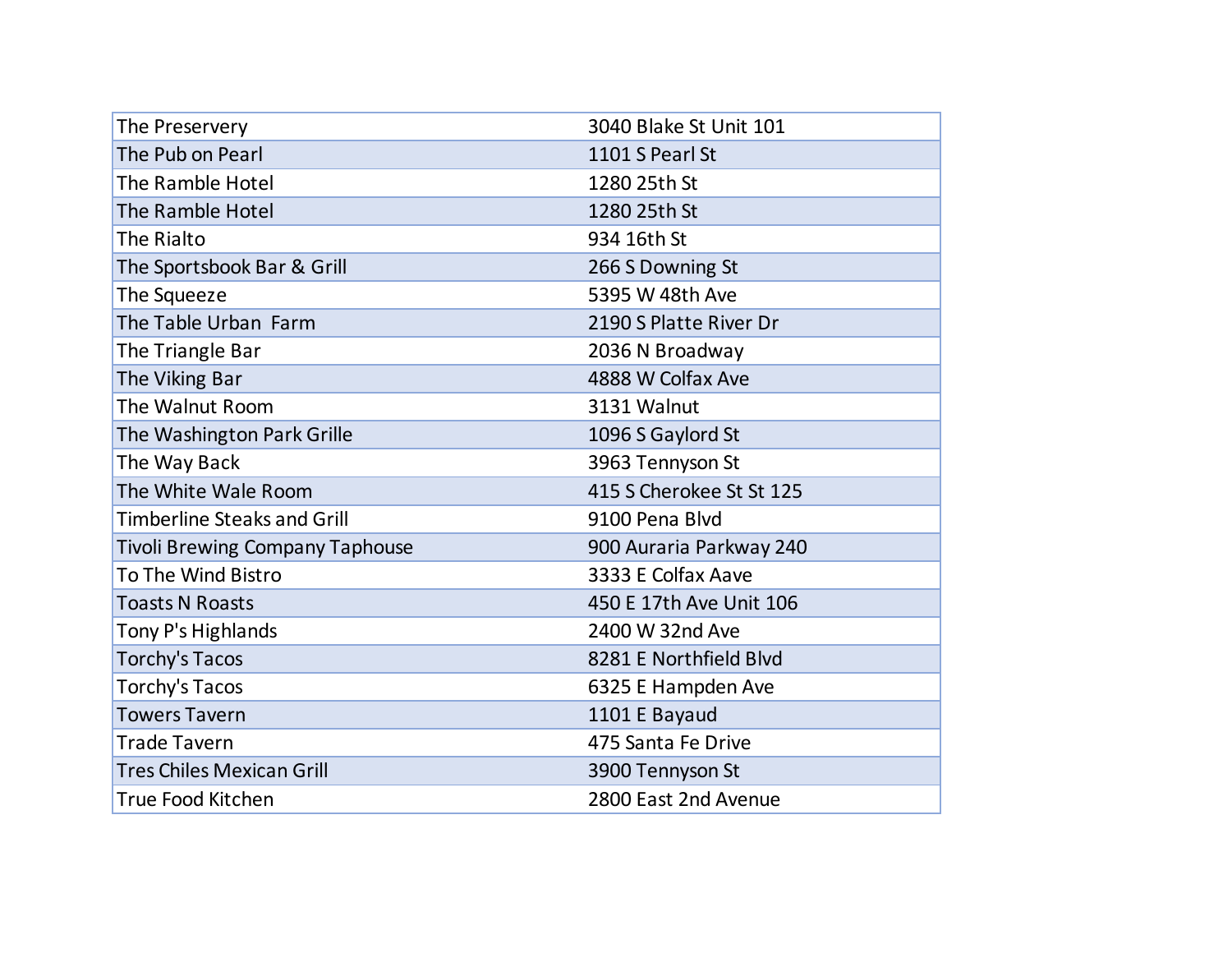| <b>Truffle Table</b>                                 | 2556 15th St                          |
|------------------------------------------------------|---------------------------------------|
| <b>Tupelo Honey Cafe</b>                             | 1650 Wewatta St                       |
| <b>Two Fisted Mario's Pizza</b>                      | 1626-1632 Market St                   |
| Uchi Denver                                          | 2500 Lawrence Street                  |
| Ultreia                                              | 1701 Wynkoop St., Ste. 125            |
| Uncle                                                | 2215 W 32nd Ave                       |
| Uncle 2                                              | 95 S Pennsylvania St                  |
| Uno Chicago Grill                                    | 16375 E 40th Avenue                   |
| Uno Mas Taquria                                      | 1585 S. Pearl st                      |
| Urban Egg, A Daytime Eatery                          | 6991 E Belleview Ave                  |
| Urban Sombrero & Grill                               | 16221 E 40th Ave                      |
| Valentinos Restaurant, LLC dba Zane's Italian Bistro | 8101 East Belleview Avenue, Unit A-60 |
| Venice Ristorante & Wine Bar                         | 1700 Wynkoop                          |
| Vesper Lounge                                        | 233 East 7th Avenue                   |
| <b>View House</b>                                    | 2015 Market St                        |
| Vin Rouge Wine Bar & Tasting Room                    | 4412 Yates St                         |
| Vinyl                                                | 1082 N Broadway                       |
| <b>Vital Root</b>                                    | 3915 Tennyson St                      |
| <b>Voodoo Comedy Playhouse</b>                       | 1260 22nd St                          |
| <b>Water Course Foods</b>                            | 837 E 17th Ave Unit 103               |
| <b>West End Tap House</b>                            | 3945 Tennyson St                      |
| West of Surrender                                    | 501 16th St                           |
| <b>Whole Foods Market</b>                            | 1111 S Washington St                  |
| Wild Corgi Pub                                       | 1223 E 13th Ave                       |
| Williams & Graham/Occidental Tavern                  | 3160 Tejon St                         |